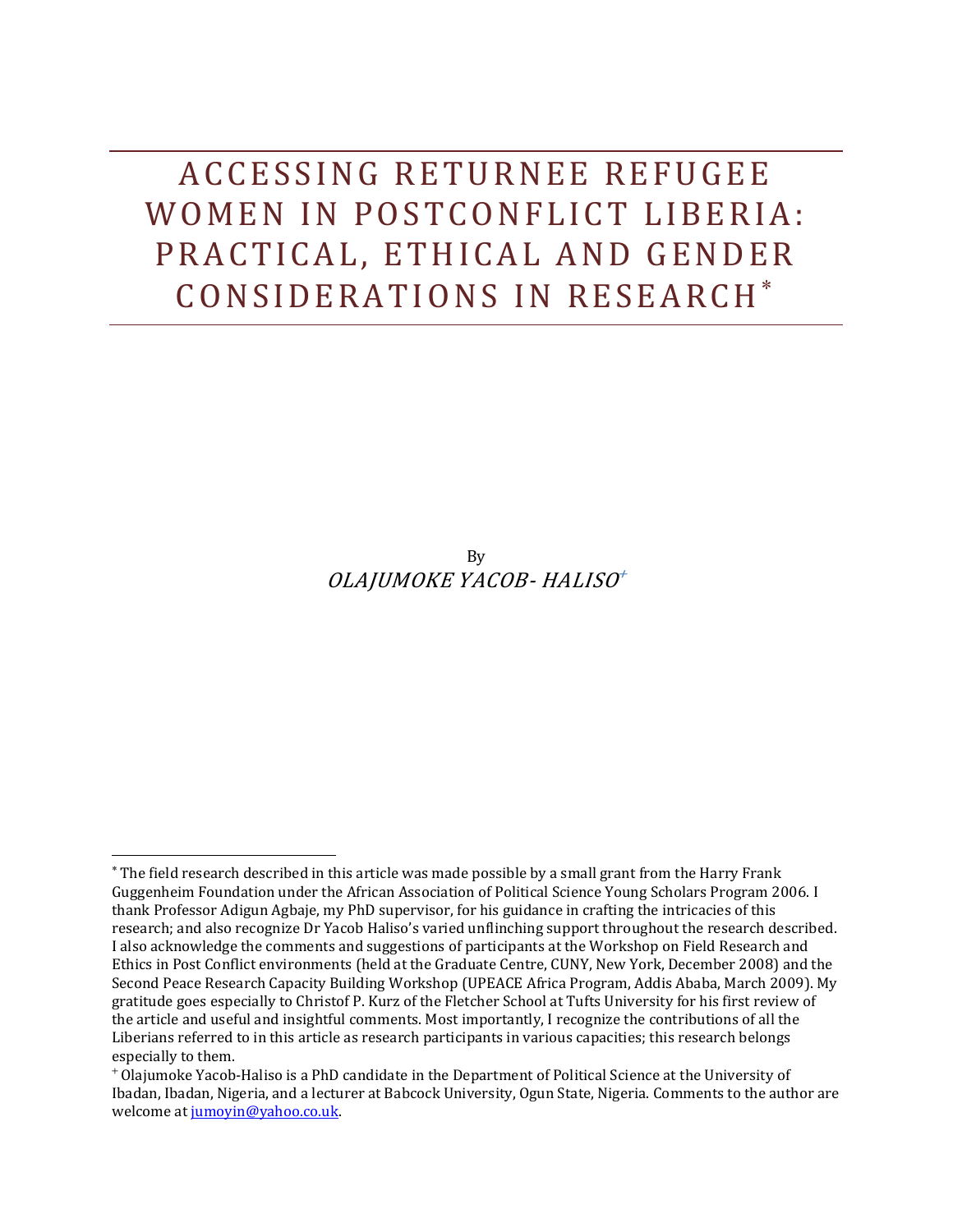# **ABSTRACT**

The central objective of this paper is to identify and analyze certain practical problems, ethical dilemmas and gender factors that affect access to research participants, in this case returnee refugee women in Liberia, and the possible implications for research outcomes. Various authors have noted that while there is agreement about the perils of doing research in post conflict areas, little is known about other important aspects of carrying out such research, and particularly, about the problems of accessing research participants. This paper helps us conclude that addressing the various practical considerations, ethical dilemmas and gender sensitivities in post conflict research, though a delicate process, will yield results in affirming the authoritativeness of the researched and the integrity of the researcher.

Key words: Access, ethics, gender, research, returnee refugees, postconflict, women.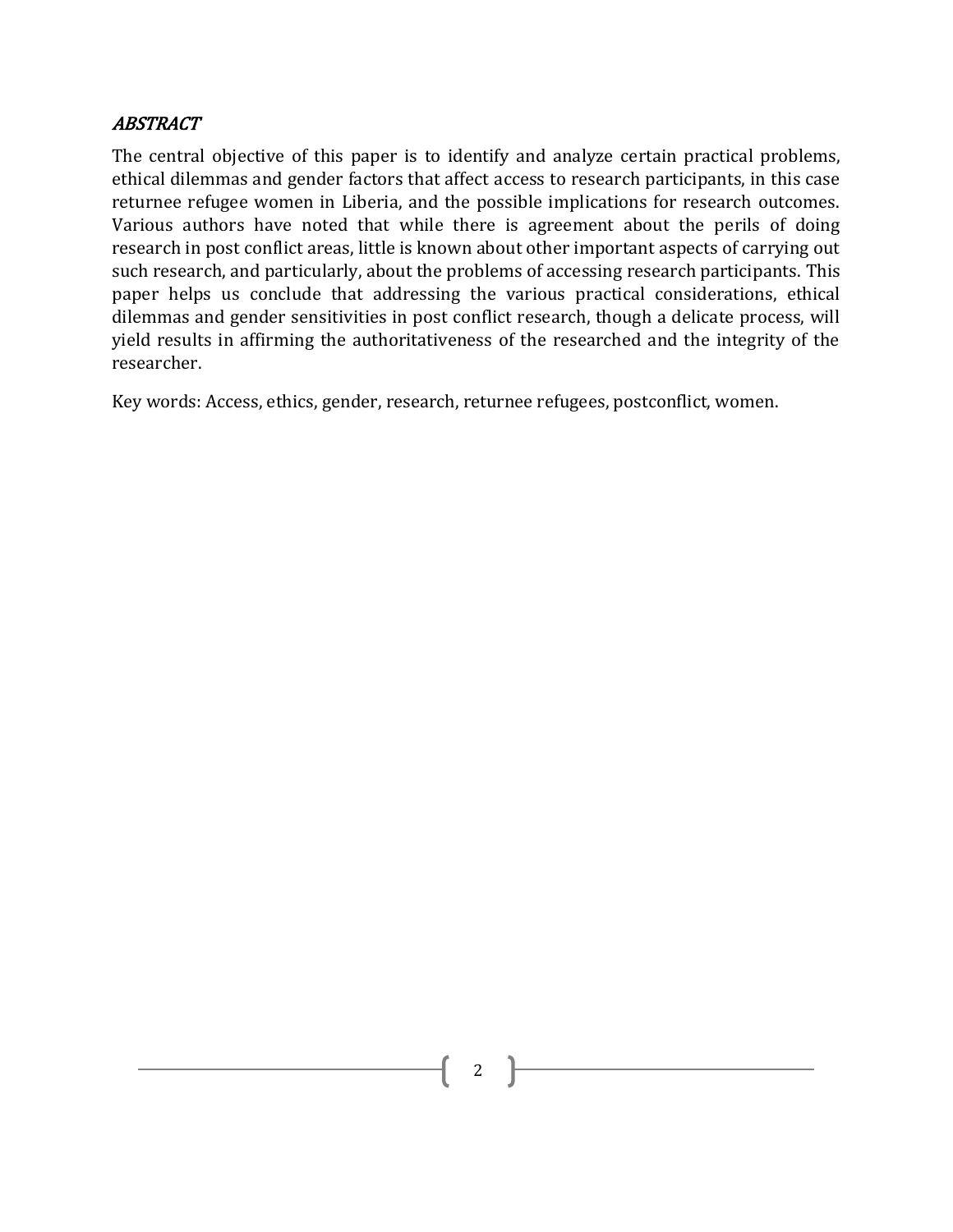## INTRODUCTION

l

This paper is a discussion of certain practical issues, ethical dilemmas and gender-related factors that emerged in research carried out in Liberia in September- October 2006 to explore the gender dimensions of the reintegration of returnee refugee women in Liberia. The central objective of this paper is to identify and analyze these issues as they affect access to research participants, in this case returnee refugee women in Liberia, and the possible implications for research outcomes. It is generally agreed that rigorous research presents challenges that must be anticipated in the research design in the planning stages of the study. However, researching conflict and post conflict has peculiar challenges as attested in various research reports from various backgrounds including political science, sociology, anthropology, economics, international relations and peace and conflict studies1. In spite of the burgeoning literature on the challenges of doing field research in post-/ conflict regions, some writers have observed that there are some gaps in the literature that need to be addressed by scholars.

In a review of the literature on the ethics of research in conflict and post- conflict zones, Susannah Campbell<sup>2</sup> notes that authors fail to clearly specify what is different about doing research in conflict zones other than the heightened vulnerability of the research subjects due to the potential threat to their lives and livelihoods posed by the conflict. The reality in truth is that there are so many other important issues arising from such research that need to be identified and given explicit treatment in the literature. Olawale Albert<sup>3</sup> identifies one of such difficulties, the problem of access: "People doing research in conflict zones face essential difficulties, not only because of the physical risks involved, but also in terms of the problem of access…." And in broad disciplinary terms, Cristof P. Kurz<sup>4</sup>

<sup>&</sup>lt;sup>1</sup> Elisabeth Wood, 'The ethical challenges of field research in conflict zones,' *Qualitative Sociology* 29 (3) 2006, 373-86; Carolyn Ellis, 'Emotional and ethical quagmires in returning to the field,' Journal of Contemporary Ethnography 24 (1) 1995, 68-98.

<sup>2</sup> Susannah Campbell, 'Literature Review: Ethics of Research in Conflict and Post Conflict Zones,' Workshop on Field Research and Ethics in Post-Conflict Environments, the Program on States and Security, City University of New York, Dec 4-5 2008, 2.

<sup>3</sup> Olawale Albert, 'Applying Social Work Practice to the study of ethnic militias: the Oduduwa People's Congress in Nigeria' in E. Porter, G. Robinson, et al eds. Researching Conflict in Africa: Insights and Experiences. (Tokyo: United Nations University, 2005), 64-89, 67.

<sup>&</sup>lt;sup>4</sup> Cristof P. Kurz, 'Eyewitness to conflict and peace: Key 3nformants and Causal Accounts of War and Peacebuilding,' draft paper for Workshop on Field Research and Ethics in Post-Conflict Environments, Dec 4-5 2008.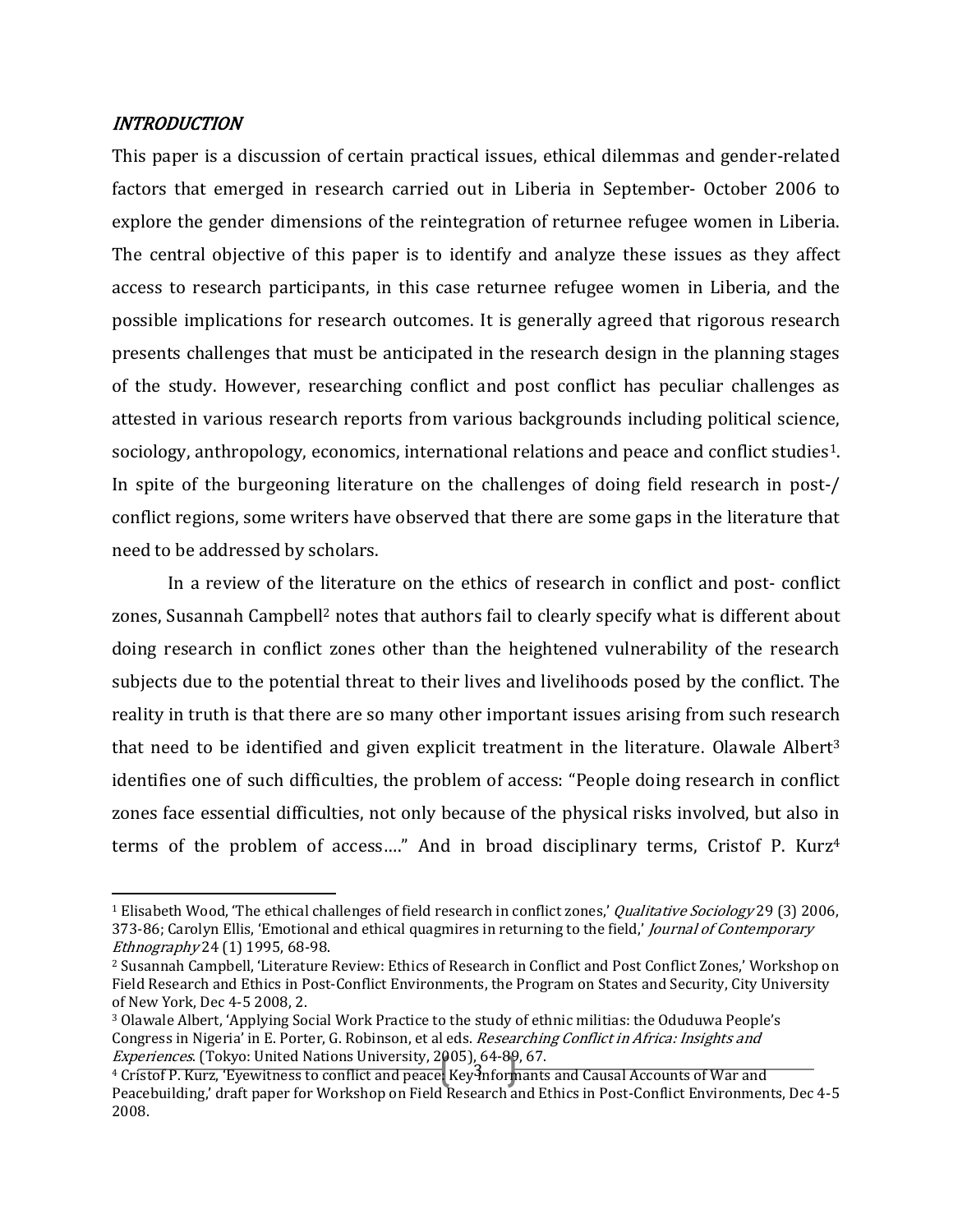observes that the discipline of Political Science (from which this researcher also writes) does not provide enough guidance about reaching micro- level informants: "Little guidance exists for students of political science or international relations (IR) on how to conduct interviews with individuals in conflict and post-conflict settings…"

While this paper seeks to address the above gaps, it also attempts to provide possible recommendations and suggestions to other researchers in meeting these challenges in the field. Specifically, this paper will be useful for providing guidance for 'outsider' researchers, because, "although most authors call for a high degree of sensitivity on the part of the researcher to the culture under study and the particular dynamics of the conflict or post conflict zone, they provide few recommendations as to how an *external* researcher can build this degree of sensitivity." <sup>5</sup> This paper thus further makes this important contribution to the literature.

The questions addressed and raised in this paper are many: What is different about doing research in a post war context? How can the peace/postconflict researcher define access to research participants and attempt to achieve this? What are the various challenges the researcher faces in accessing or reaching the potential research participants in a precarious post war context? How does the outsider researcher gain permission to carry out research in the proposed research field? What peculiar challenges arise from the sampling design employed in this kind of (qualitative) research? How do logistical problems impede the researcher's physical access to research participants in such a context? Are there peculiar problems to be encountered in accessing returnee refugee women specifically? How can the researcher ensure the security and safety of both the research participants and him/herself in an uncertain post conflict environment? Can the psychological safety of traumatized participants be guaranteed in the researcher's research design and procedures? If so/not, how/ why? What other ethical issues arise for the researcher while conducting field work in a delicate post war context? How does the outsider researcher gain the trust or confidence of the research participants? To what extent should the researcher give full self disclosure in attempting to gain access to the research field? How do the involvement of several 'gatekeepers' and 'middlemen' facilitate

4

<sup>5</sup> S. Campbell, 'Literature Review,' 2, emphasis added.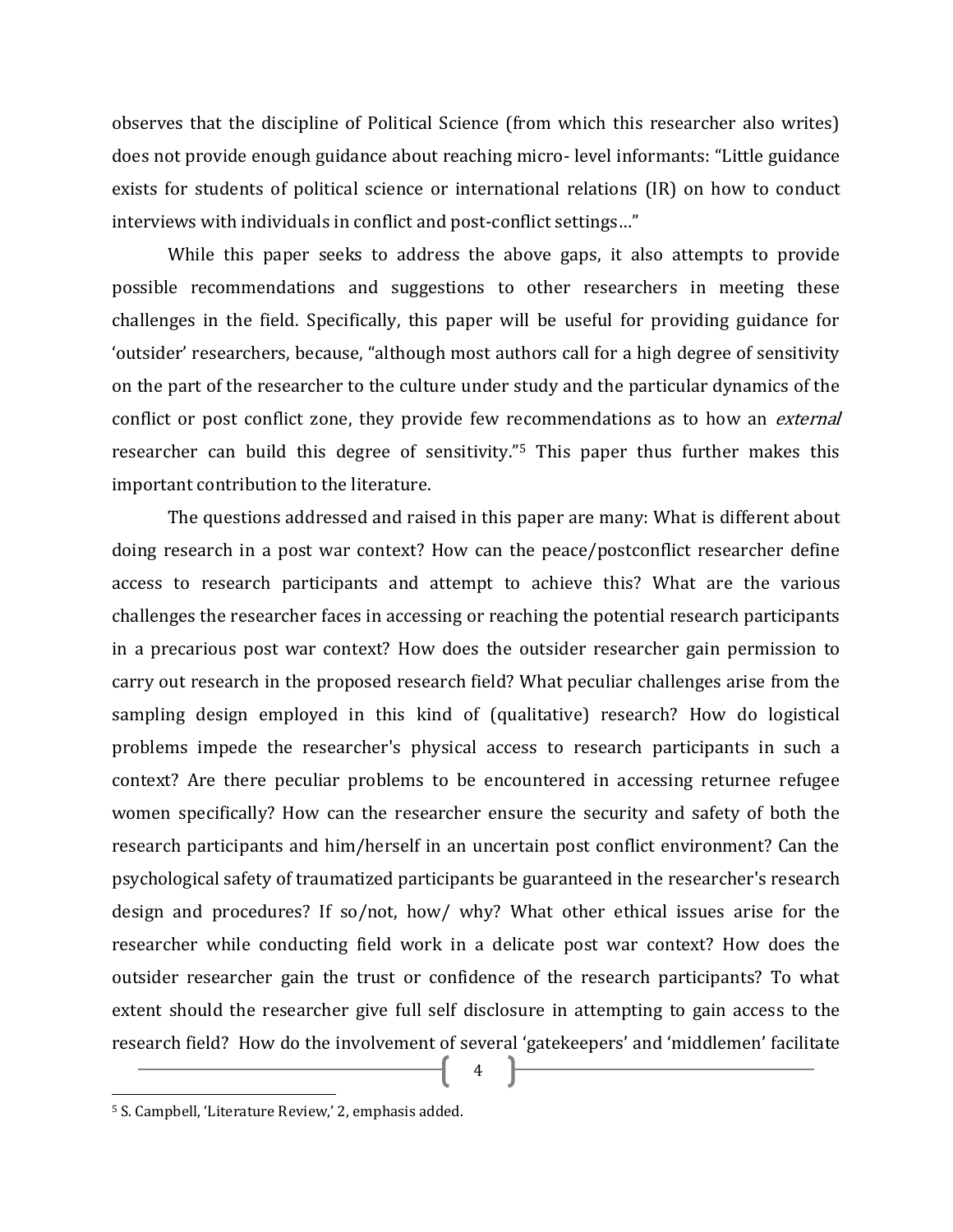access and/or compromise access simultaneously? How do underlying societal gender norms influence access to women research participants? Are there advantages/disadvantages in being a female researcher in an opportunistic post war environment? These questions amongst others are addressed in this paper in the context of this researcher's field work in Liberia.

The paper is discussed in five major sections: a description of the background and conceptual framework of the paper, discussion of the practical challenges, the ethical constraints, the gender considerations and then conclusions for field researchers and other academics are drawn based on the experiences narrated.

#### SETTING THE CONTEXT: Researching Post War Liberia

In the aftermath of the historic cold war, African states have experienced a proliferation of violent conflicts subsisting mainly *within* states, rather than between states. Another important characteristic of these uncivil "civil" wars in Africa is that they tended to be protracted, simmering and flaring up repeatedly over extended periods of time, eventually resulting in the weakening of state power to such an extent that the reconstruction of the state often becomes necessary at the end of the war period. Another important outcome of these wars is the large numbers of refugees and internally displaced persons (IDPs) produced. However refugee statistics worldwide today indicate widespread repatriation, that is, return of refugees to their country of origin, either because the conflict situation that propelled their initial flight has abated or simply because they are no longer very welcome in the refugee- hosting country.

Within this scenario, the small West African country of Liberia presents a typical case of all of the above. In spite of its remarkable history of being a settlement of returned freed slaves from the Americas, and in spite of its history of almost 133 years of relative calm after independence in 1847, Liberia was plunged into a brutal and protracted civil war between 1989 and 2003. This fourteen year period seriously retarded any progress the country might have gained in the long years since it was founded. At the height of the

 $5 \quad \}$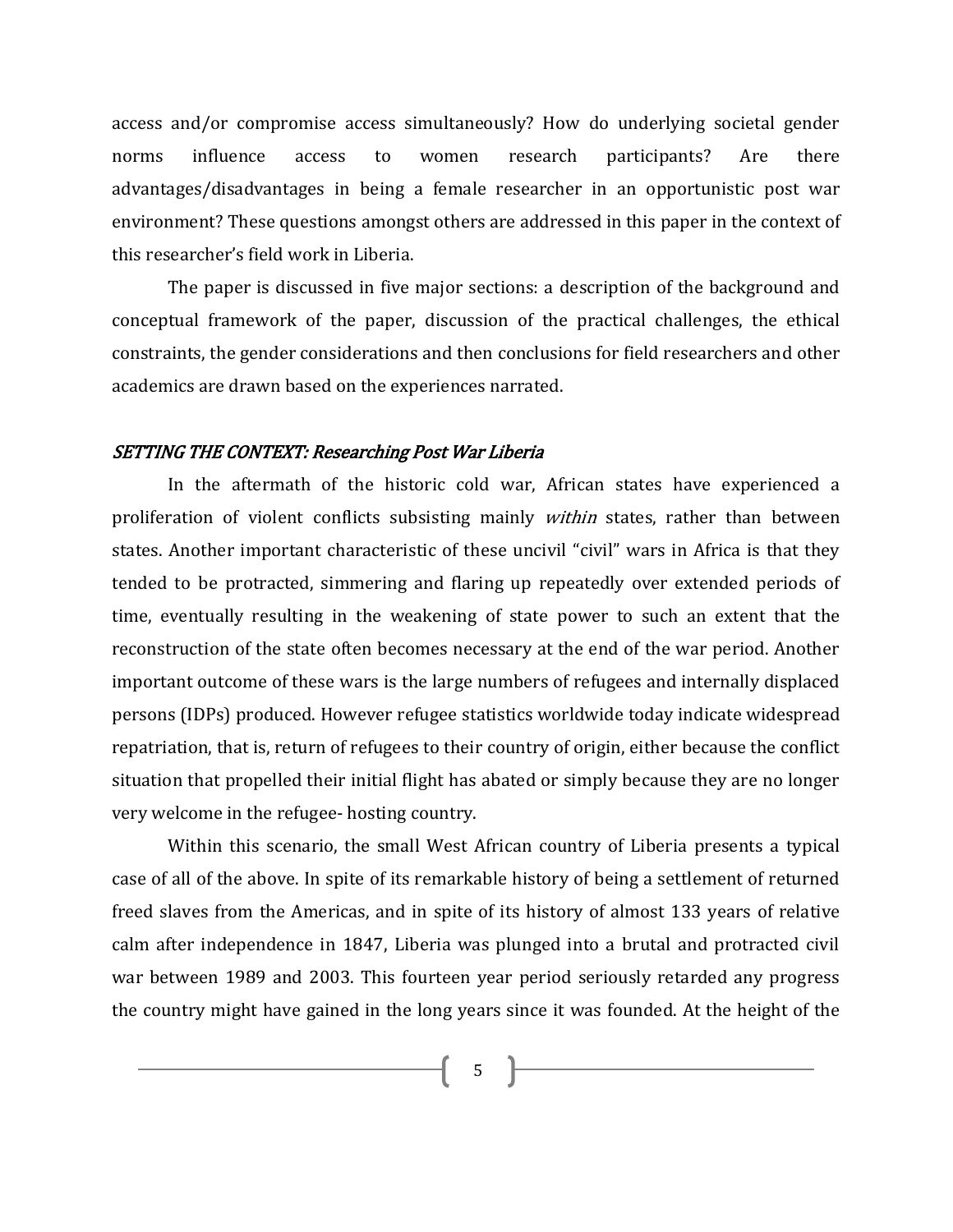war, 700 000 Liberians fled to neighboring countries in a single year. <sup>6</sup> It is estimated that in the entire course of the war, three-quarters of the 3 million strong population became either refugees or internally displaced. By the end of the war in 2003 when a Comprehensive Peace Agreement was signed, about 350 000 persons were refugees in various neighboring West African countries. However, by the start of 2006 (the time of data collection for the research on which this paper is based) the UNHCR<sup>7</sup> estimated that about 200 000 Liberian refugees had returned to the country, with females constituting about 51 percent of the returnee population.

The main objective of the research described in this paper was to explore various gendered aspects of refugee return and reintegration in Liberia. The issues that were to be discussed with the returnee refugee women related to their various experiences and challenges of return; specific socio-personal factors affecting their reintegration; the women's knowledge of and participation in the governance processes relevant to their reintegration; and their perception of the success or progress of their reintegration. For this purpose, field research was carried out in Liberia between September and October 2006.

The choice of methods was influenced by feminist research approaches that embrace qualitative methods. In an article reviewing gender research in violently divided societies, Erin K. Baines $8$  observes that feminist methods "potentially provide more context-rich analysis by situating research subjects in their everyday lives and collecting data that specifically seeks to reflect the participant's perspectives." Consequently this exploratory research adopted a triangulation of qualitative methods, specifically, the semistructured interview, in-depth/ unstructured interviews, focus group discussions, nonparticipant observation and documentary review<sup>9</sup>. The target population for the research was primarily adult returnee refugee women who returned to Liberia between 2003 (the

 $\overline{\phantom{0}}$ 

<sup>6</sup> Lester Hyman, United States Policy Toward Liberia 1822 to 2003: Unintended Consequences? (New Jersey: Africana Homestead Legacy Publishers, 2003) 30.

<sup>7</sup> UNHCR, UNHCR News Stories, January 16, 2006.

<sup>8</sup> Erin K. Baines, 'Gender Research in Violently divided Societies: Methods and ethics of "international" researchers in Rwanda,' in E. Porter, G. Robinson, et al eds. Researching Conflict in Africa: Insights and Experiences (Tokyo: United Nations University, 2005) 140- 155, 146.

<sup>&</sup>lt;sup>9</sup> Ab<del>dussalami A. Sambo, Research Methods in Edu</del>cation (Ibadan, Stirling-Horden, 2005); A. Lacey & D. Luff, Trent Focus for Research and Development in Primary Health Care: An Introduction to Qualitative Analysis, Trent Focus, 2001[. http://www.trentfocus.org.uk/resources](http://www.trentfocus.org.uk/resources)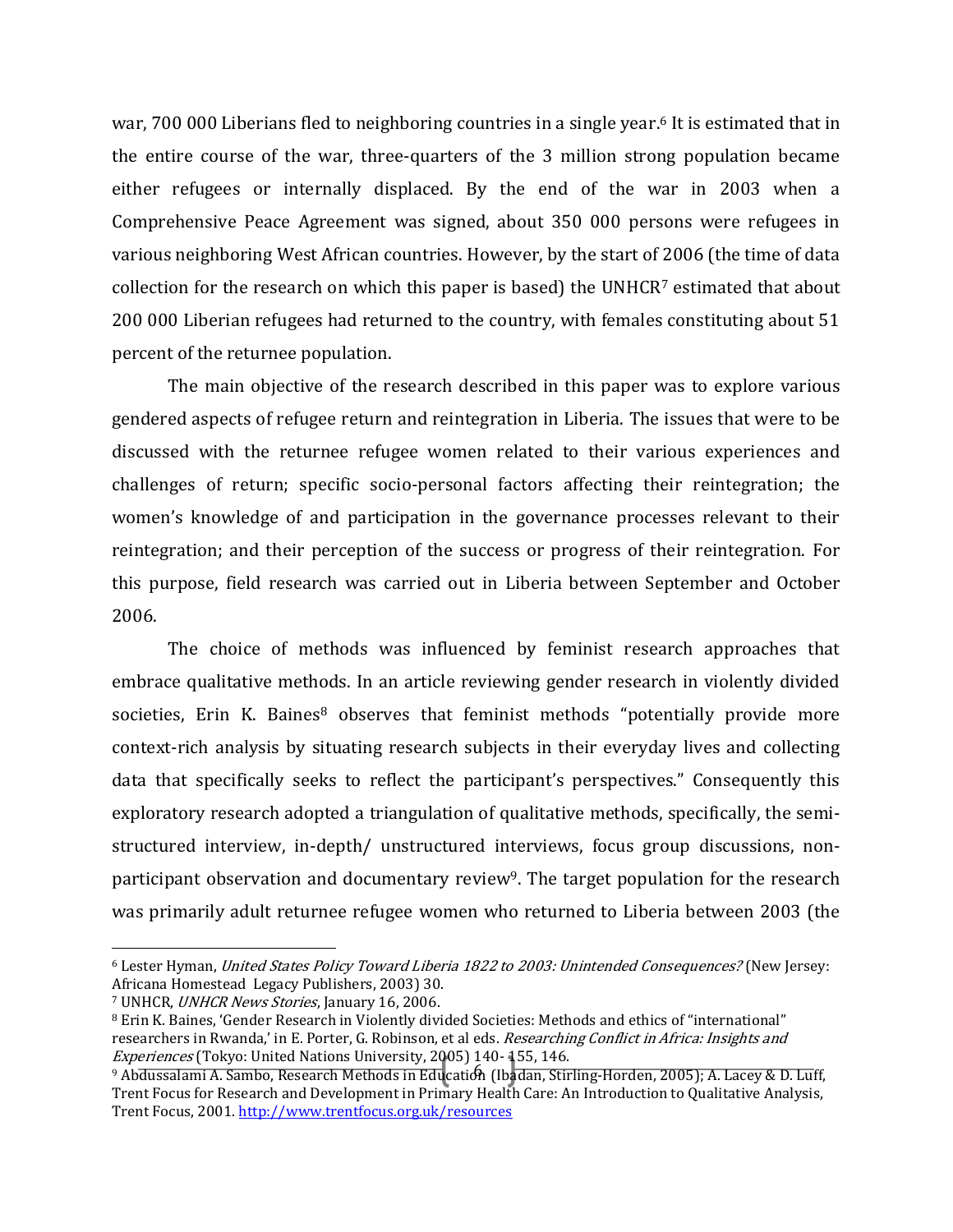suspension of active hostilities following the exit of President Charles Taylor) and September 2006 (the time of main data collection for this research). Other participants included community leaders, government officials, and staff of both international, local and community based non- governmental organizations.

Non-probabilistic sampling methods were employed involving a combination of purposive sampling and the snowballing or referral method. Four of the five administrative counties in the country with the highest number of returnee refugees were purposively selected; while returnee women were identified primarily by referral from family members, agency staff involved with their reintegration or trainers in their skills training centers.

However, the research outcomes were to be determined by the problems of accessing the returnee women who were the proposed primary participants in the research.

## CONCEPTUALIZING ACCESS

l

It is pertinent to clarify the concept of access as used in this research paper. Two semantic meanings are relevant here: access defined as a means of entering or accessing a place; and access defined as to get information, or to have the opportunity or right to experience or use something. Both meanings are intertwined and express the right or opportunity for approach, entry, contact or use (The Encarta Dictionaries). These meanings fit this work well. However, from the African literature on doing research in conflict or post war areas, I find most apposite Agyeman and Albert's definitions.

Agyeman<sup>10</sup> who studied Liberian and Togolese refugees in Ghana differentiates between the problems pertaining to gaining *physical* access and those pertaining to gaining social access. Physical access has to do with approaching relevant authorities to gain permission to conduct the research and to gain their cooperation in guaranteeing passage to the actual site for the research or survey. Social access however has to do with apprehending the refugees themselves and getting them to be available and willing to grant

<sup>7</sup> <sup>10</sup> D. K. Agyeman, 'Accessing Refugees as a Minority Group in an Economically Depressed Host Society: The participatory approach and ethical implications – the case of Liberian and Togolese Refugees in Ghana,' African Journal of Peace and Conflict Studies, 1 (2) 2003.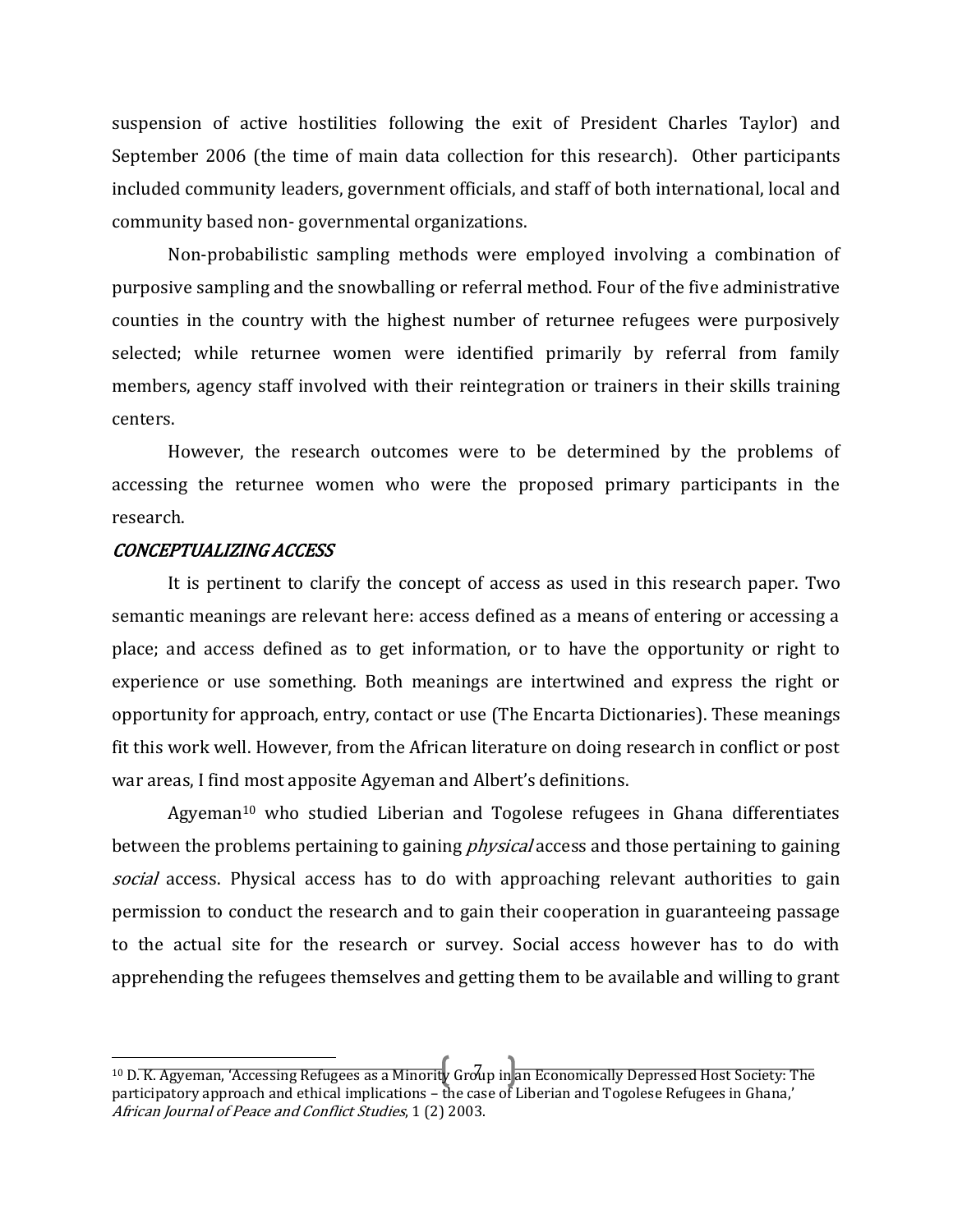interviews- something entirely up to the research subjects themselves. Albert<sup>11</sup> classifies the above aspects of gaining access simply as "access to the setting." He however adds a further definition of access as referring also to the possibility or opportunity of "extracting useful answers" from the researched.

Based on the above definitions by the scholars cited, I here reformulate the concept of access as consisting five levels: gaining permission from relevant authorities to conduct the research; physically getting into the research field; locating the research population/subjects themselves in their usual/ habitual setting; gaining the participants' willingness to grant an interview or participate in a group discussion, and; digging out honest (true?) information.

This definition is depicted in Figure 1 below. The concentric circles indicate that, the researcher must penetrate the outer concentric circle (gaining permission) before other decisions related to access become possible, and s/he must penetrate the next concentric circle (physical presence in the field) before the next level of access become possible; and so on.



8

Figure 1: Five Concentric Levels of Access to research participants

<sup>11</sup> O. Albert, 'Applying Social work Practice.'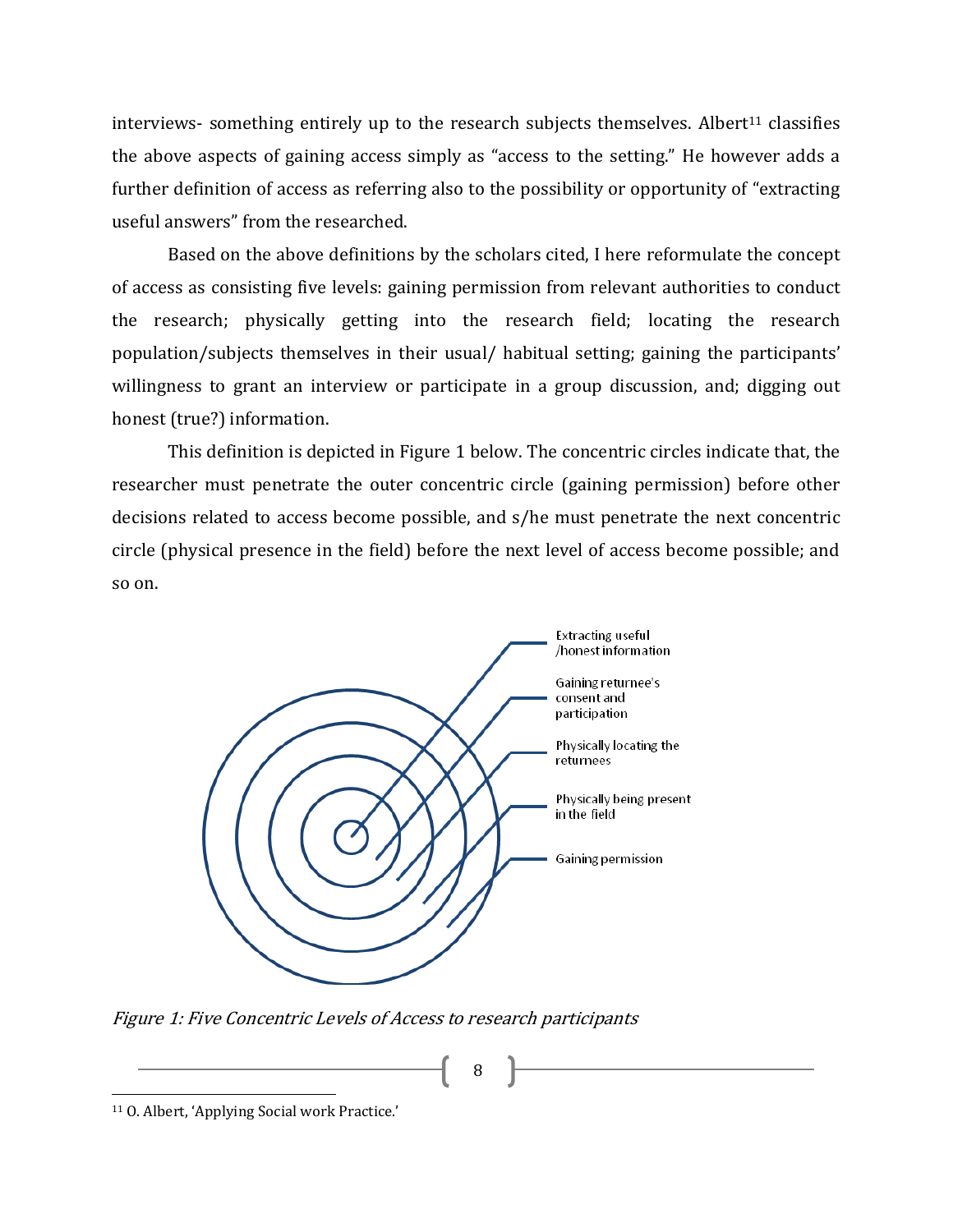The problem of access is discussed in the following sections as it affected the Liberia study.

#### PRACTICAL PROBLEMS OF ACCESS

It is pertinent to note here that many of the issues discussed below were anticipated before the fieldwork started, and accommodated in the research design which remained flexible. I also consulted a variety of persons with experience in doing field research and attended several workshops and seminars specifically about carrying out field work in conflict affected settings. In spite of this, many of the issues raised below were surprises, or they were simply manifestations of old problems in a unique way in the Liberian setting.

Getting permission to carry out the research in Liberia was not a problem at all. As an ECOWAS citizen, I was given free entrance into Liberia with a visa upon entry, and only given a one month limit, renewable subsequently at the Ministry of Foreign Affairs. As soon as I arrived in the country, I reported to the Nigerian embassy to register my presence and see what possible ways I could gain their assistance during my stay in the field. It was definitely a waste of time, as I was given the barest courtesy and no opportunity at all for any other interaction. My next port of call was the government agency with the mandate for refugees, returnees and internally displaced, the Liberia Refugee Repatriation and Rehabilitation Commission (LRRRC), armed with a letter of introduction from my institution, the University of Ibadan. Express permission was granted and throughout my stay in Liberia, the agency and its staff accorded me every compliment in terms of access to documented information, time for interviews, linkage with their officers in the field, and even facilitating communications with the field on my behalf.

cou<del>nties of origin for various reasons, and thus remain untraceable. It was for this reason</del> However, no agency was able to give me a sampling frame consisting all returnees to the country and their areas of return and specific addresses. This is because the majority of refugees return "spontaneously", that is, without assistance or sponsorship from the government or UNHCR and they are not always systematically registered as they enter the country since immigration authorities may not be alerted as to their passage. Besides, the majority return and are dispersed into rural areas where they blend into the landscape as they are taken in by relatives and friends. A large number also do not return to their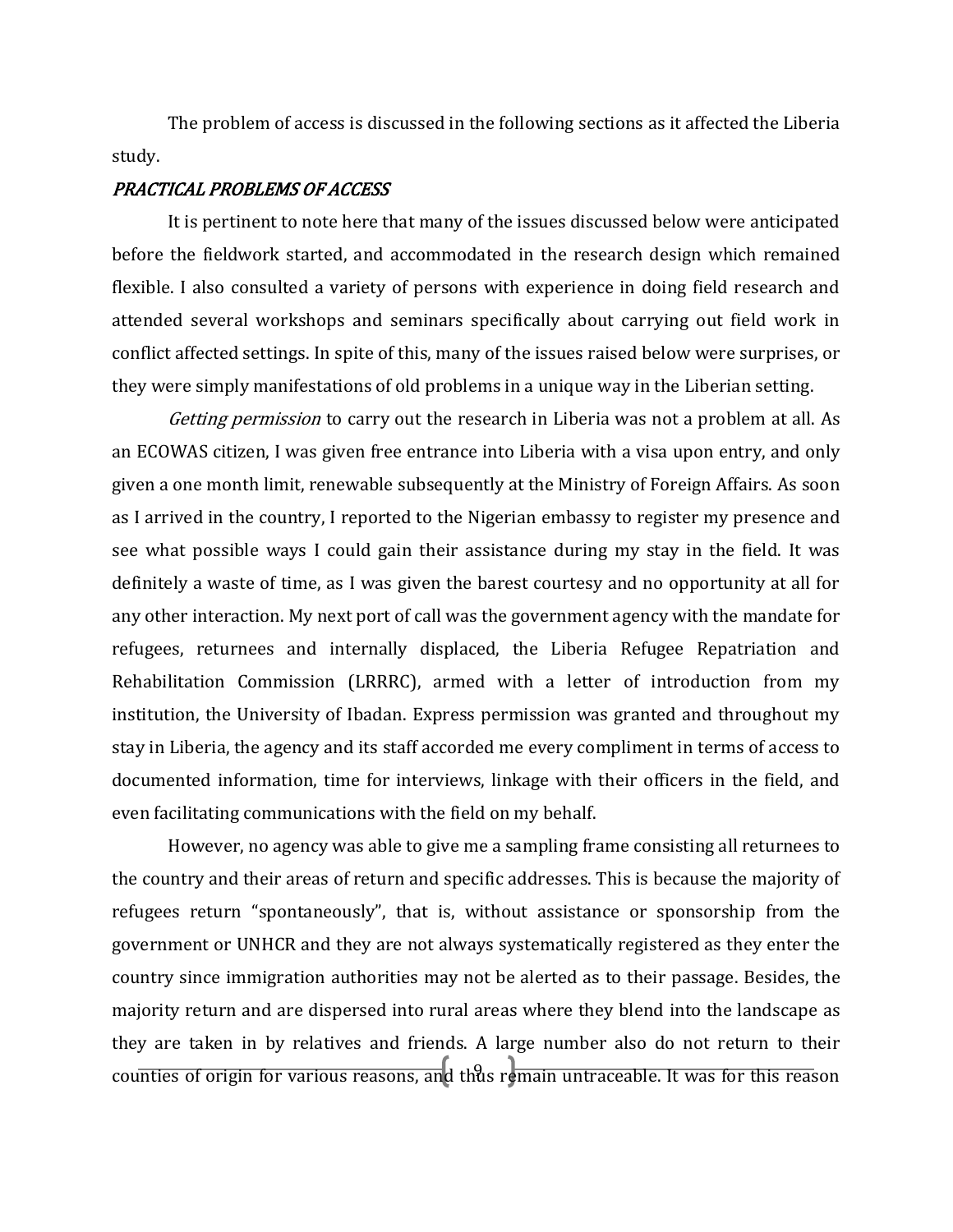that non-probabilistic sampling methods were necessary and the purposive and snowballing methods preferred for this study.

Related to the above problem is that of *physically getting to the research areas* I needed to visit for the study. In spite of all I'd heard and read about the post war setting, I was still a little bit flabbergasted to find that it was much easier for me to enter Liberia from outside than it was for me to visit other counties within Liberia outside the capital, Monrovia. While there was virtually no problem getting around Montserrado County (after all, scarcity of cabs to and from the business districts is a problem to be found in every city around the world), and getting into neighboring Grand Cape Mount County, the rest of the country seemed inaccessible to me from reports I received about the road conditions. Specifically I was discouraged from attempting to get to Nimba and Lofa counties, because in the case of Nimba County, a former rebel stronghold during the war, roads and bridges were badly damaged and in need of repair, disallowing access for small vehicles and the roads virtually intercepted in places due to the effects of the heavy rainfalls on the earthen parts of the road. In the case of Lofa county, once the country's breadbasket, and also onetime rebel stronghold, it would be impossible to make the journey in only one day due to the distance coupled with the terrible conditions of the roads, far worse than the Monrovia-Gbarnga- Ganta (Nimba) route. I was given a picture of pathways filled with rivers of mud and rocks, and the possibility of being waylaid by miscreants was also a concern. The consensus by all my advisers on the best route to Lofa was to board an UNMIL helicopter. In both cases, my journey would be further hampered by rainy weather conditions<sup>12</sup>.

It was imperative though that I visit these two counties firstly to observe for myself the post war situation given the historical significance of these two counties; and secondly, because the two counties host a preponderant number of the returnees to Liberia from Guinea and Sierra Leone especially, with Lofa alone hosting the highest number of returnees in the entire country13. Additionally, I was aware that research carried out in conflict and post conflict settings is inherently difficult and consequently the breakdown of infrastructure in Liberia could never be accepted as a defensible justification for omitting

 $40$ <sup>12</sup> Never mind that I had watched the weather in Liberia for months before getting there; the rains remained a challenge.

<sup>13</sup> According to both UNHCR (2006) and LRRRC (2006) figures.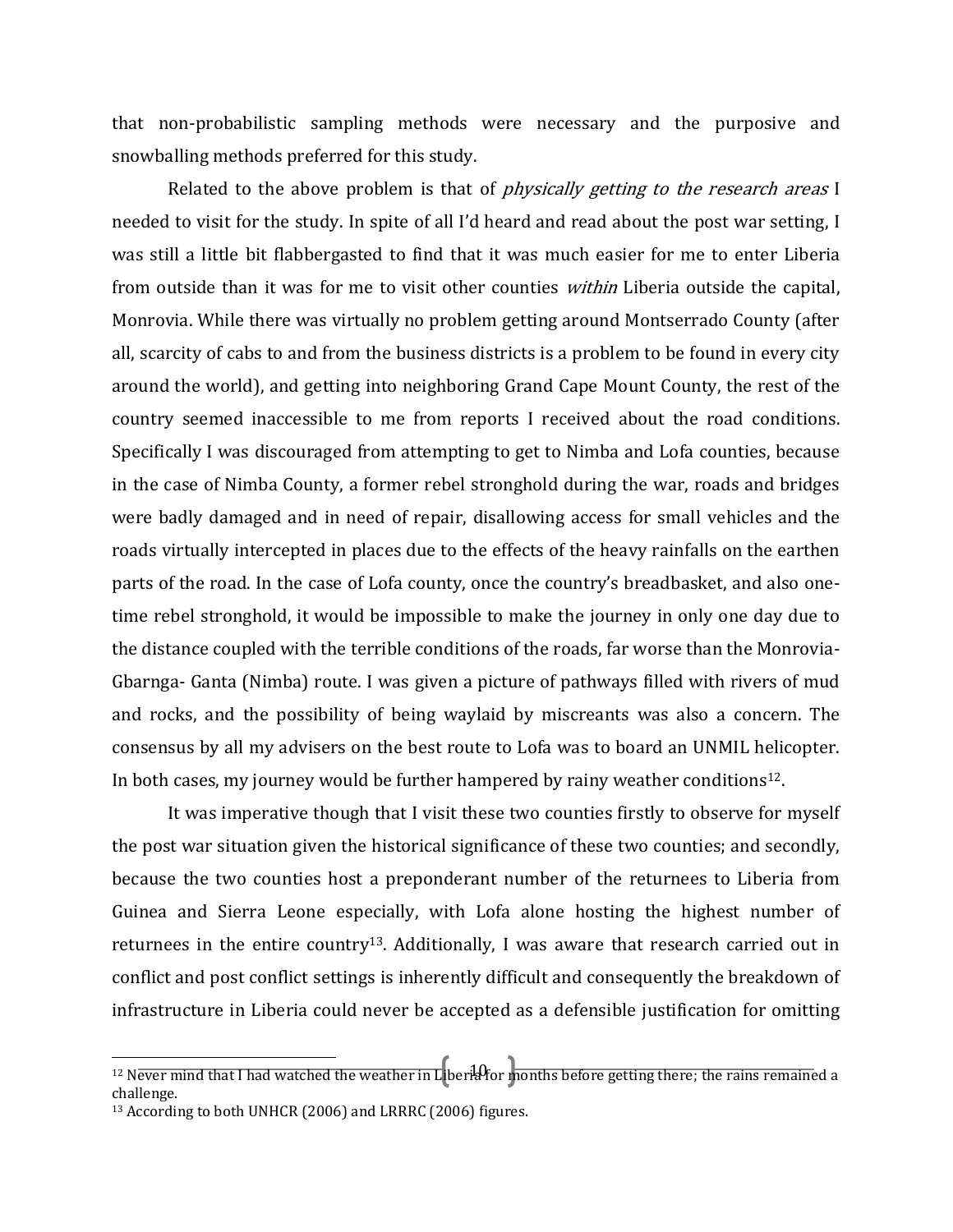these regions from my study. Thus to reach Nimba County, I eventually hired a four wheel drive with a driver who claimed to have been a driver for Charles Taylor back in the days, and who knew the route and countryside intimately including alternative routes if necessary. The journey which covers approximately 200-300 kilometers took five hours to enter Ganta, the first major town in Nimba county, and an additional two hours the next day to reach Saclepea, another town closer to the Liberian border, and probably no more than 50- 60 kilometers from Ganta, save for the bad roads. In order to reach Lofa, I waited in line (in order of priority) to board an UNMIL passenger helicopter flight. However I was stranded there for two additional days due to bad weather conditions that inhibited the helicopter flights from flying out of Monrovia to Lofa. Indeed only conflict research in Africa could possibly boast such an interesting milieu.

*Physically locating the returnees.* Arriving at the selected regions raised the need to work with 'middlemen' – government, NGO, UNHCR staff and others who are more familiar with the terrain and locality and have the needed facilities to aid the success of my work. Besides, given the difficulty of locating the returnees, short of going door to door with its attendant risks, the help of agency staff was imperative. In Monrovia, for example, my initial contact with returnee women was made possible by the LRRRC who assigned a field monitor to assist me, and then other contacts in Monrovia was made by referral or snowballing from the initial group of women I met. The same process was used in Grand Cape Mount County, and in Ganta and Saclepea in Nimba County. In Voinjama, Lofa County, the only way to get around the hilly town was with a four wheel drive, this time provided for me by the UNHCR sub-office there<sup>14</sup>. Although these solutions I adopted helped me to retain my research design, undeniably, this might have had some effect on some of the participants in the study who found it hard to believe that I was an independent researcher, not funded by UNHCR to somehow do a covert evaluation of their activities.

It was also practical to employ research assistants as the volume of work to be achieved within the period of my stay in Liberia was too much for I alone to accomplish. The research assistants were needed to help in conducting a few interviews with returnee women when I would be unavailable due to other appointments; to facilitate focus group

 $11 \quad \}$ 

 $\overline{\phantom{0}}$ 

<sup>&</sup>lt;sup>14</sup> Of course, I had to sign a waiver absolving the organisation of liability in case of any injury to my person et.c.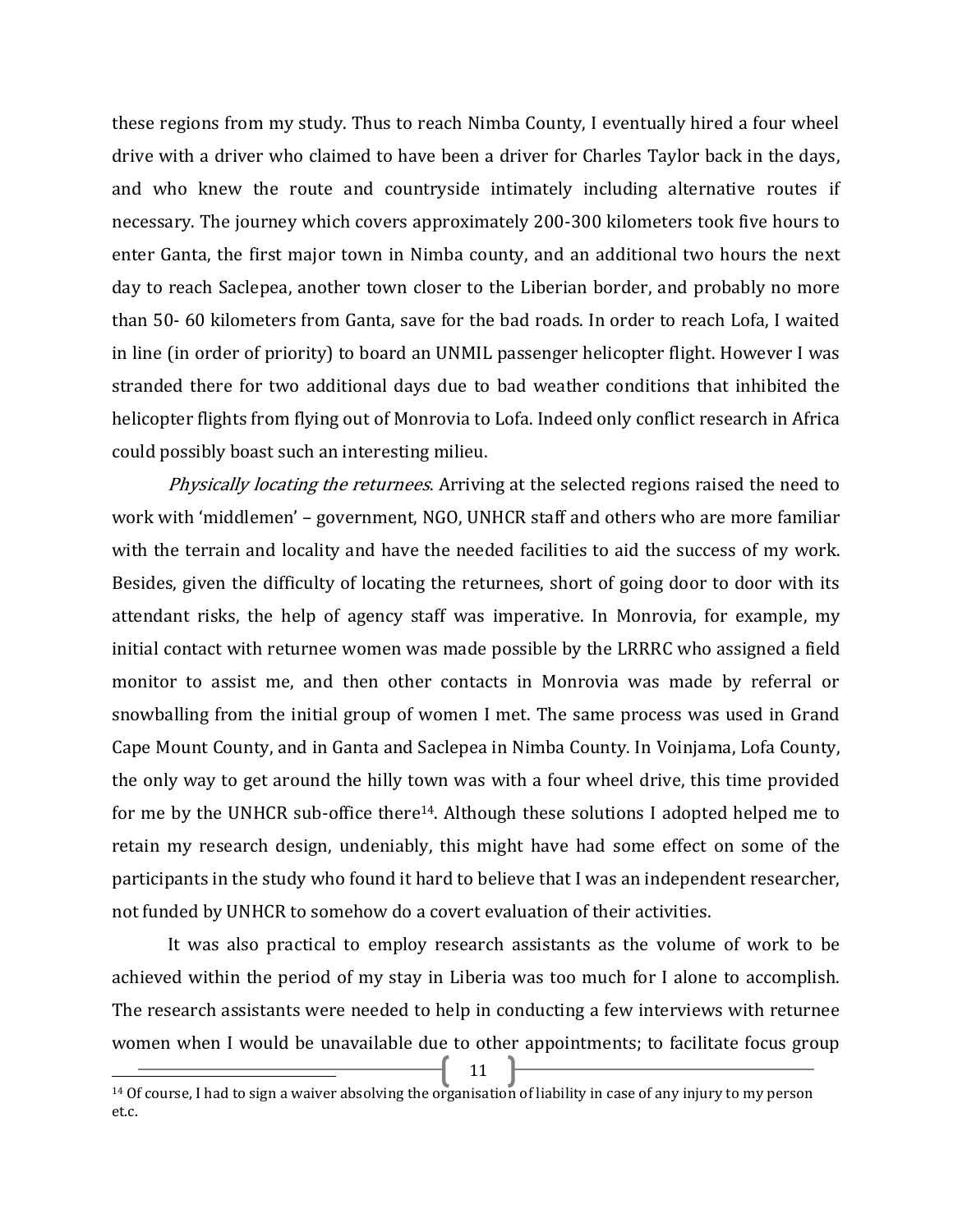discussions by taking notes; and at least in one case, interpreting questions during group discussions into the Liberian pidgin English (which I could understand from many years of interacting with Liberians in Nigeria, but which I could not speak). I was looking for smart young, preferably female persons with a good command of English, at least a high school education and preferably a college student or graduate, a little experience with conducting field work, with as little prior connection to my research participants as possible, and with good people skills. I was particular about these criteria because I wanted someone who would be able to understand the objectives and scientific/academic requirements of my work, who was not so close to the research participants that she would presume knowledge of their experiences and thereby bias the study, and who was not so experienced in doing research that she would impose her prior experiences in other researches on my own research design and thereby alter the outcomes of the work. Given the particular sensitive nature of the kinds of questions we would be asking, I required someone of high integrity, and who would yet be comfortable with the different kinds of people we would be working with. I also knew I would need more than one such person, as the research would be conducted in various locations that are far away from one another and I would probably need to get different assistants in the different research locations.

It was an extremely uphill task locating the right kind of people as assistants given my prior non-familiarity with the country and, given the potential damage or good these persons can do to my research, I was extremely picky. Eventually I was able to recruit persons who speak English well (and thereby would be able to understand my instructions explicitly), and who possessed at least a high school education and had worked with a government or other agency, as well as one college undergraduate and one masters' degree holder – all of which understood how to carry out research for academic purposes, and had participated previously in other research efforts.

depth/unstructured interviews by myself,<sup>12</sup>and the preponderant number of semi-I took time to train them for my study and gave them copies of my research proposal and the interview guide(s) to read, digest and practice with. Admittedly though, one can never exactly measure to what extent the research assistant's presence or participation affected the research process and outcomes. Therefore, I conducted all instructured interviews, allowing the assistant to conduct the latter only when I had to meet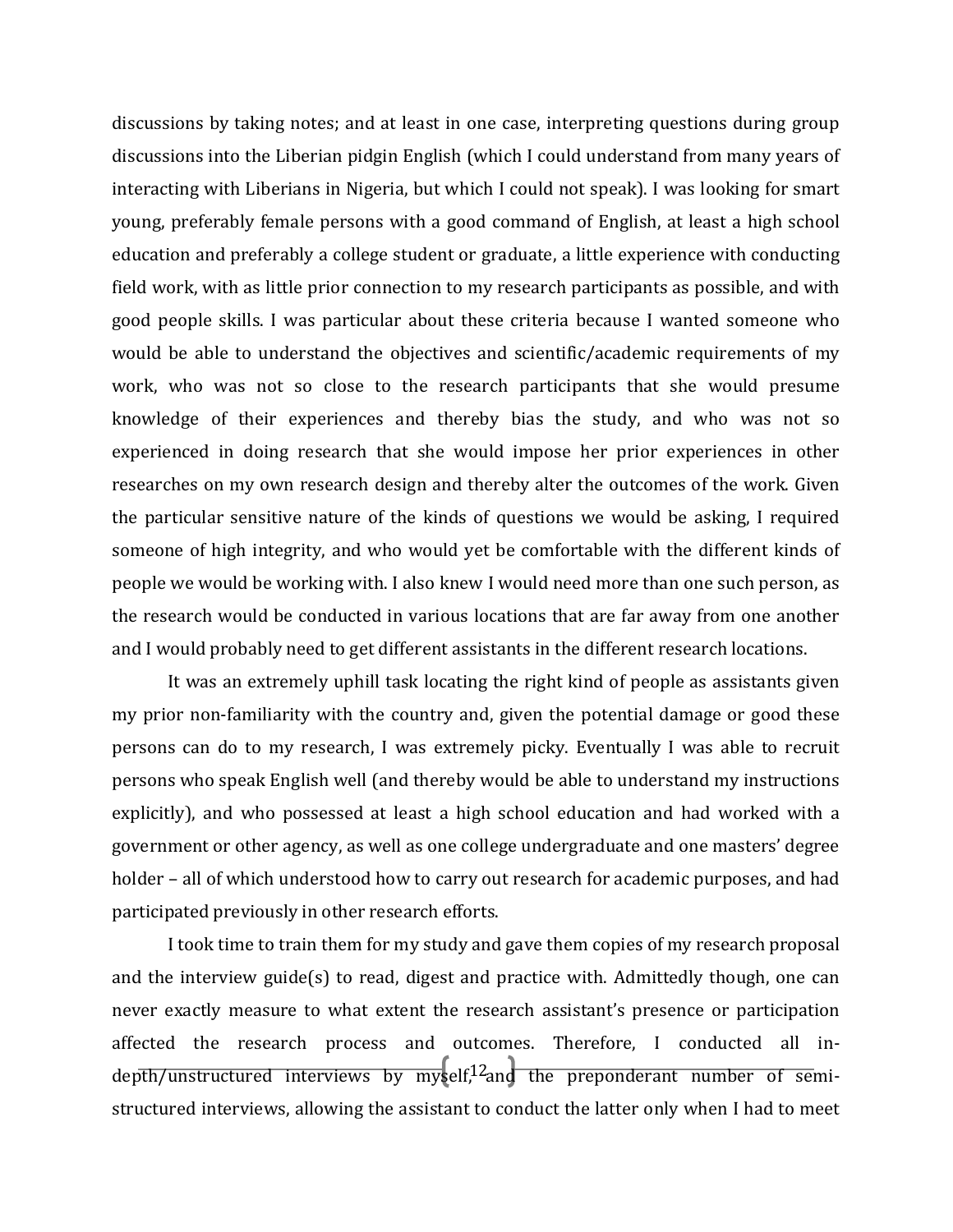up with other interview appointments, or as in when I had to travel out of Monrovia to Nimba County. In all cases, the assistant's work was closely supervised and daily reviewed.

Gaining returnees' participation. As a Nigerian, I was at a basic level, an outsider in Liberia, and thus faced certain challenges on this basis that probably would not have arisen for a Liberian researcher. In the first place, on getting to the field I needed time to orient myself to the environment and locate necessary agencies and ministries. Therefore I spent the first 30% of my stay mingling with the Liberian people at home, in taxis, restaurants, at church, in the market, on the streets, in offices- simply to get a feel for the local ways of thinking and doing and speaking, and to better attune my ear to their distinctive pidgin English, sometimes referred to as 'Congo'. I also listened to people talking, or struck up conversations about the general situation of things for the ordinary Liberian in the post war period, and about ways the country had changed for them- issues I could never read from any well researched magazine or agency report.

The time invested was not a waste. By the time I began interviews in the middle of my second week in the country, I had developed an empathy and sensitivity to the context that I believe opened so many doors for me, and made people relax around me. By mixing Nigerian pidgin with a little Liberian pidgin, some regular English and some common Liberian expressions, I was able to communicate far better than a non-African could have. Therefore in some ways I was both an outsider and an insider. As Marie Smyth<sup>15</sup> in the path breaking edited book *Researching Conflict in Africa: Insights and Experiences* puts it: "Perhaps I am an 'insider' in a group of those who have experience living for protracted periods in divided societies. And perhaps 'insider' and 'outsider' experience is multiple and layered, rather than singular and one dimensional…." Certainly, in terms of my gender, I was an 'insider' able to talk woman-to-woman with the returnee participants in the study and broach subjects that they would not have felt comfortable discussing with a male, Liberian or not. Obviously then, part of the problem of *extracting useful answers* was addressed by my identification with the research participants in the above ways, while at the same time, as a non- Liberian I was highly sensitive to peculiarities of behavior and

<sup>13</sup> <sup>15</sup> Marie Smyth, 'Insider- Outsider Issues in Researching violently divided societies' in E. Porter, G. Robinson, et al eds. Researching Conflict in Africa: Insights and Experiences, (Tokyo, United Nations University, 2005) 9-23, 12.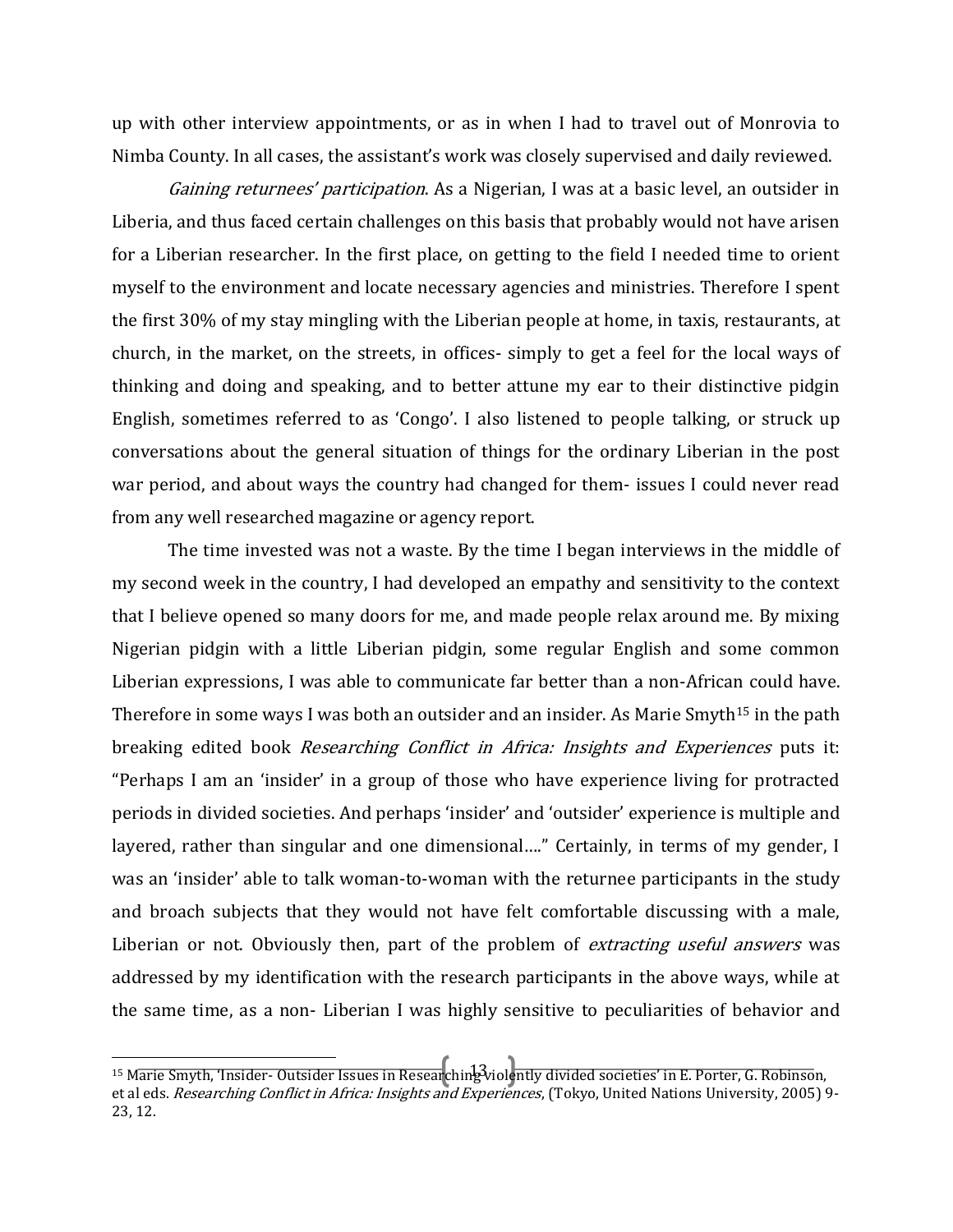meaning that enabled me to discover and appreciate facts that would have been hidden to the insider Liberian eye.

Due to the nature of my study, a couple of issues that I intended to broach with the research participants were declared taboo by at least two of my key informants. These issues were the practice of female genital cutting and the activities of secret societies for women and men. Having been warned not to speak openly of these, I faced a dilemma as to whether to probe into them, or to avoid them in the interviews, and if so how to otherwise collect information on them. Two solutions presented themselves to me. First, I decided to ask about these taboo issues from the very key informants who told me to avoid them. Since these persons themselves were Liberians, staff of two key international NGOs, they had the knowledge and sophistication to share at least *some* facts with me as a researcher, and at the same time this freed me from the possibility of endangering myself and the ordinary people who are my primary participants. Secondly, I decided not to remove these issues from the interview schedule given to the research assistants who interviewed returnee women and who are themselves young Liberian women. Their discussion of the matter with their fellow Liberian women was not taboo, and therefore could bear no possible negative consequences. Although the information I eventually retrieved was small compared to what was originally intended, the research design did not suffer for it as the issues were not central to my study at that point, and neither did the research assistants report any problems as they also skipped the question whenever they felt they couldn't ask it.

## ETHICAL DILEMMAS AND CONSTRAINTS

Everywhere I went in the field, and in virtually every situation I found myself, I was constantly reminded of the precarious post war conditions in Liberia at the time, as I had to be mindful of personal security, as well as the security of my informants. This is because, in doing research in deeply divided and conflict or post conflict settings, the ethical principles of non- maleficence (or the do no harm commandment) takes on a peculiar seriousness.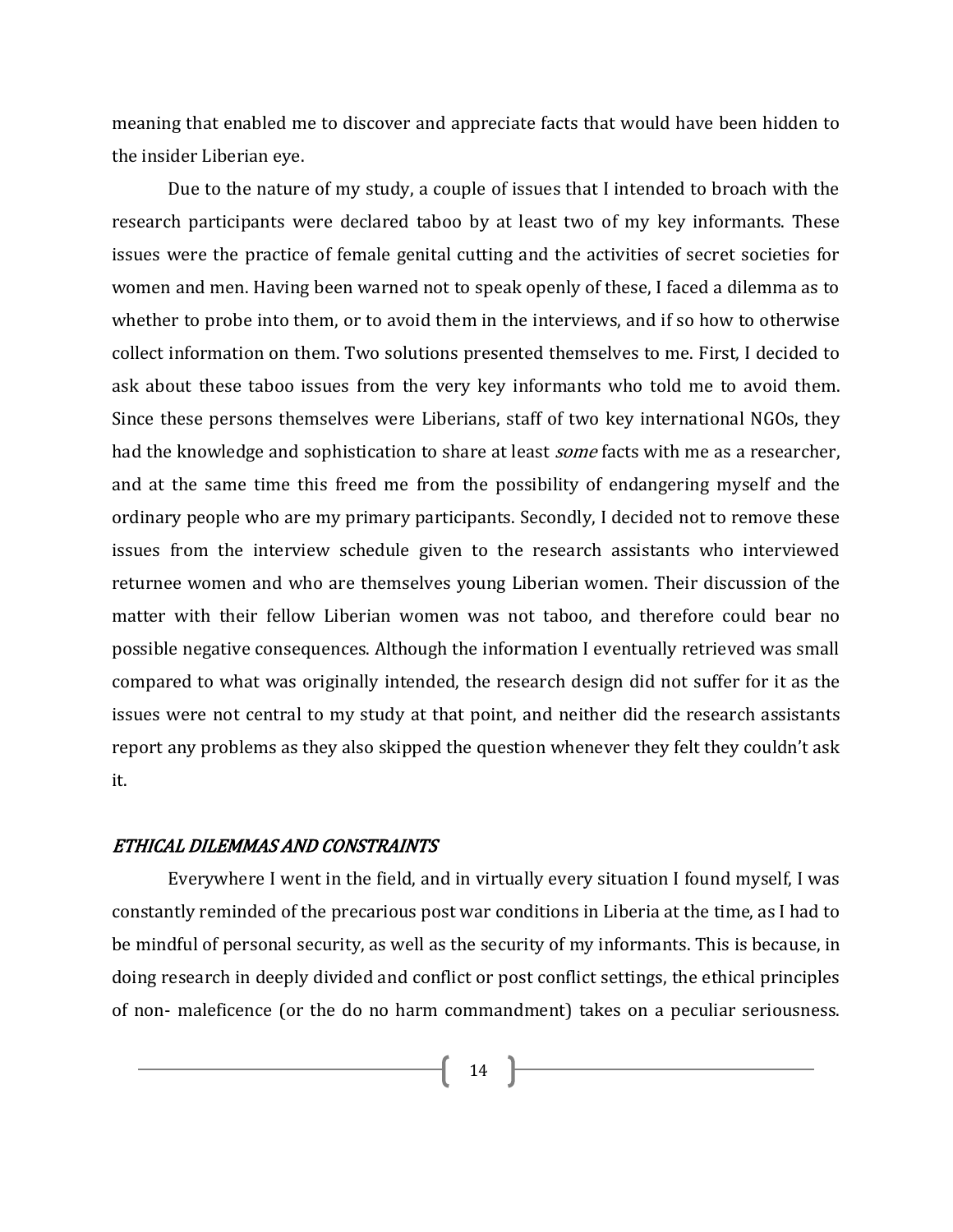According to Abdul Karim Bangura<sup>16</sup>, "the peace researcher should evaluate the costs and benefits with respect to the participants and their society… any risks to the participant(s) and society should be minimal or non-existent." Sambo<sup>17</sup> iterates that "the ethical burden is on the researcher to ensure that no harm comes to [the target population for the study]." I also believe that attending to my personal security is a matter of responsibility to my research participants as the sharing of their time and emotions with me must not be in vain as it would if harm came to me.

For personal security, my budget for the fieldwork already contained an allowance for the provision of a bodyguard. However, I realized on arrival in Liberia that was quite unnecessary. All the security warnings I received from my Liberian hosts and garnered from the bulletin boards of the agencies I visited indicated that what was most needed was personal awareness of whatever environment I found myself in, and avoidance of late hours, or travelling alone as a foreigner. In truth I was already familiar with many of these security measures as living in Nigeria, the cities of Lagos and Port-Harcourt to be precise can be similar to living in a war zone. Once again I felt "at home" in Liberia. Not taking things for granted anyway, I always told my hosts my destination for the day, walked only in open, public places most of the time, held my bag close to my front on the streets, avoided crowds and suspicious looking characters and cabs, stayed out no longer than 6pm most days, carried two cell phones with batteries always well charged, memorized my host's cell phone number… and always went out with a prayer for protection.

However in Monrovia, the greatest burden these measures placed on me was that going back to my host's residence in one of the suburbs early in the evening sometimes required me to stop the day's activities as early as 3pm to begin the journey back home and beat the worst of the traffic buildup at the close of business at 4pm. This irked me a lot as it seriously constrained my time.

In Nimba County, I almost (willingly, unknowingly) walked into trouble. I was interviewing a returnee refugee man, a Mandingo whose house had been seized and occupied in his absence, when in the heat of the moment he stood up and gestured for me

Essays on Methodology. Series edited by Mary E. King and Ebrima Sall, (Addis Ababa, University for Peace <sup>16</sup> Abdul Karim Bangura, in Erin McCandless and Abdul Karim Bangura, Peace Research for Africa: Critical Africa Programme, 2007) 80.

<sup>17</sup> A. Sambo, Research in Education, 378.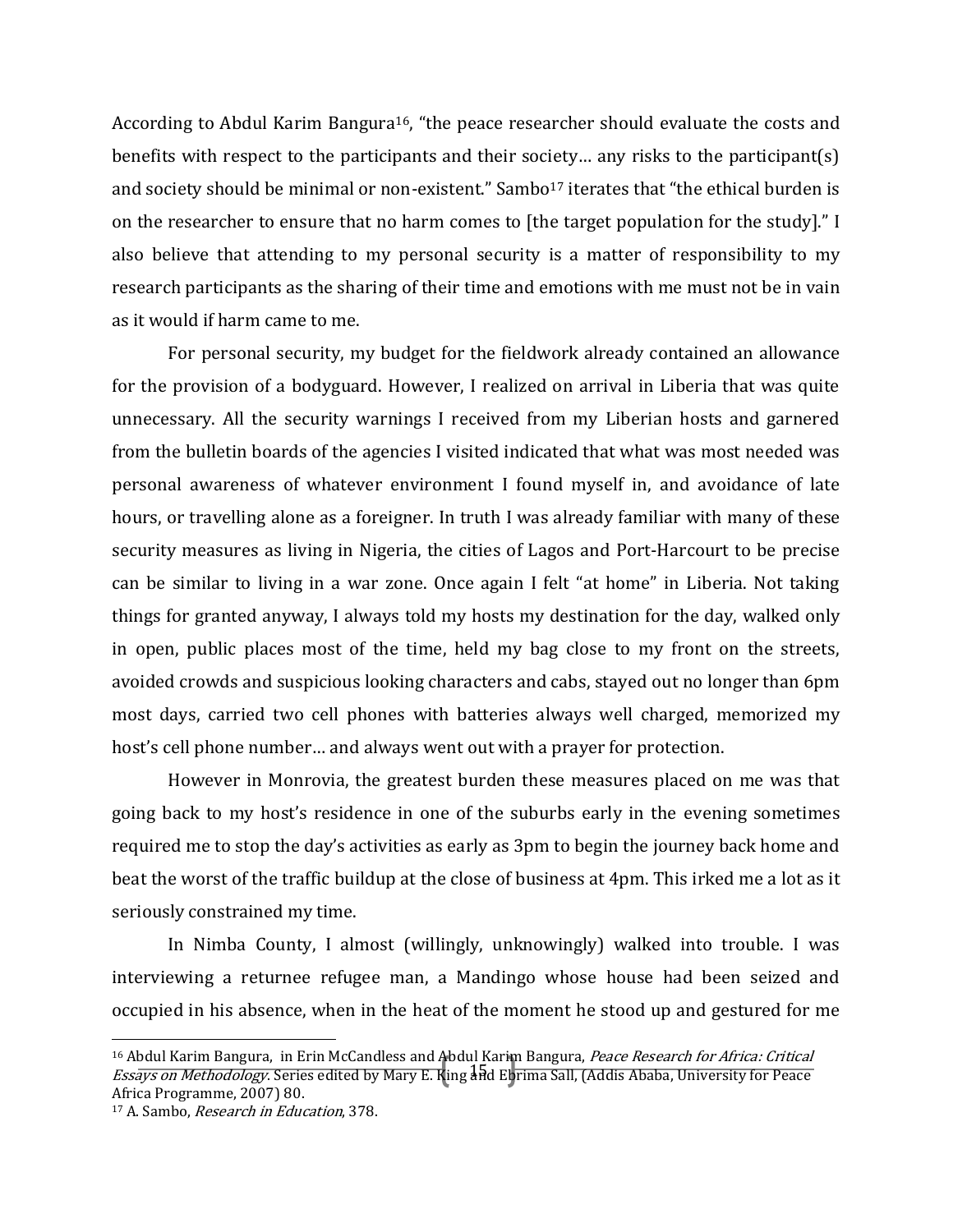to follow him to see for myself some of the houses and lands taken away from his people. I willingly started to follow (since "seeing is believing") when my research assistant- guide, who had worked in that community for over six years and had been waiting at a distance for me to conclude the interview stepped over and asked where we were going. When we told him, he cast me a longsuffering look and turned to dissuade the elderly man from going in that direction. My guide told me later that not only was tension rife in that community between the disputing parties to the land issue, but riots had broken out spontaneously a number of times with people killed indiscriminately each time. I had obviously volunteered to be the match point for another confrontation between the disputing parties.

In terms of the safety of my respondents, their voluntary participation was emphasized and complete confidentiality guaranteed. However, Babbie's<sup>18</sup> observation is apposite in understanding research in the post conflict context: "Social research should never injure the people being studied, regardless of whether they volunteer for the study. Perhaps the clearest instance of this norm in practice concerns the revealing of information that would embarrass them or endanger their home life, friendships, jobs and so forth.... It is possible for subjects to be harmed psychologically in the course of a study...." Sometimes it is difficult to estimate the possibility of psychological agony a respondent may experience by talking to the researcher; sometimes it is quite obvious, as in one particular instance.

I was referred to some returnee women working in the same organization and after making an appointment to meet with each of them after work, I arrived for the interviews. One woman however, the last interviewed that day, did not say much, just said her experience of the war was not good, but she thanks God for everything. Considering that I couldn't probe her without violating her privacy somewhat, I got ready to leave. Seeing that I was on the verge of leaving, my contact person in the organization came over to where I was seated with this woman and said something to the effect that I would need more time with this particular woman to hear all her experiences, and urged me to take her phone number and make an appointment for another time. Well, I did take the woman's number, and made a tentative appointment that I eventually couldn't keep partly because I was busy

<sup>16</sup> l <sup>18</sup> Earl Babbie, *The Practice of Social Research*, third edition **(California, Wadsworth Inc., 1983) 453-454**, emphasis added.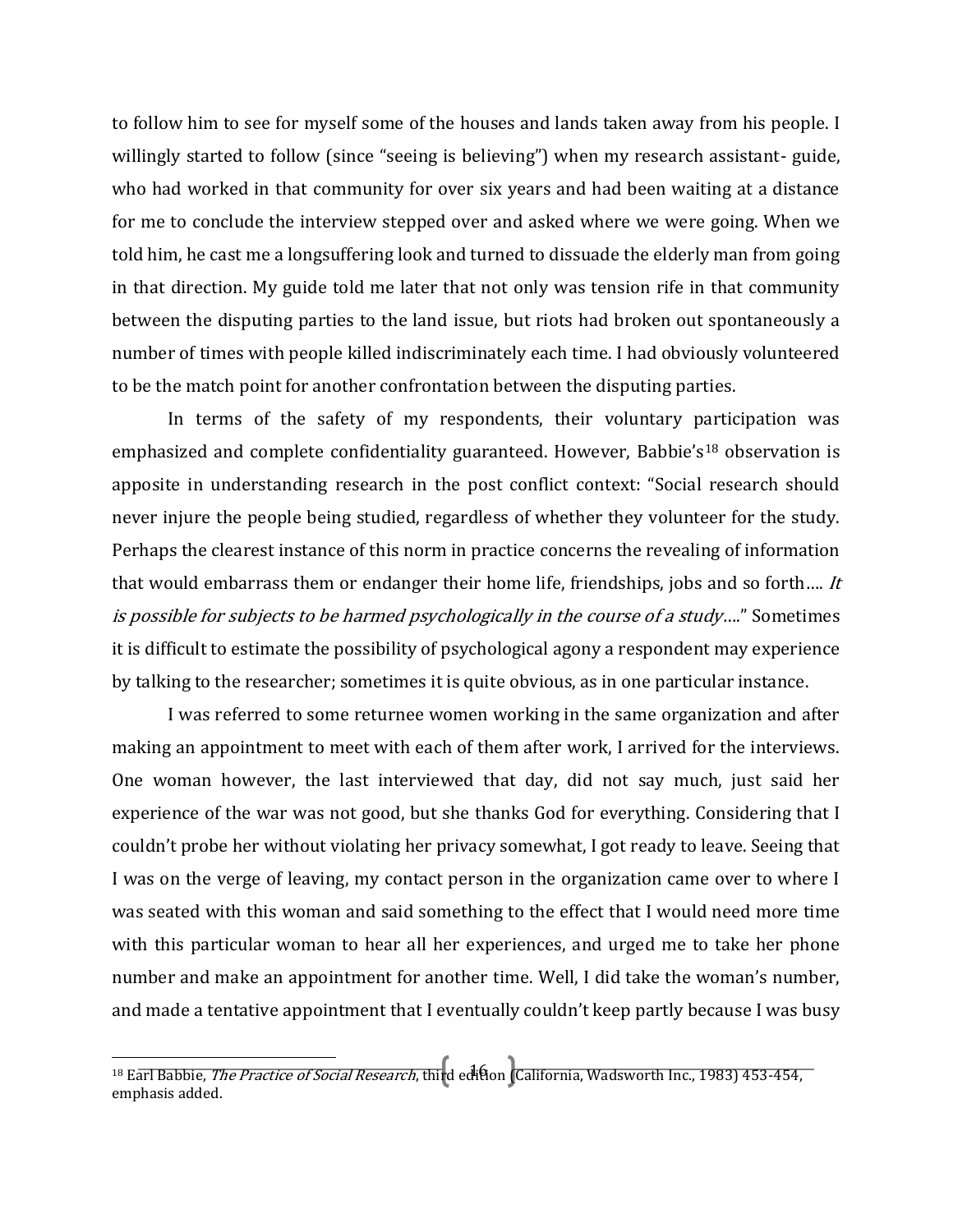elsewhere, but particularly because I was uneasy about the arrangement. I was uneasy because the appointment was not actually volunteered by the research participant herself; and secondly, I sensed the woman was really not ready to relive those experiences and, without any training in psychotherapy, I was not ready to dig deep into this woman's mind, and probably cause profound emotional or psychological disturbance. That would be ethically wrong.

Everywhere I went in Liberia I was immediately identified as an outsider and asked whether I am Ghanaian, Sierra Leonean or Nigerian – based essentially on my accent. The impression this gave me was that the people were rather suspicious of me and also somewhat curious as to my intentions: (Would I really come all the way to Liberia from Nigeria *simply* to do research? Or similarly, why would I come *all* the way from Nigeria to start asking them personal questions?). Thus in order to gain the cooperation and trust of the potential participants, two things were needed: an introduction of myself and my research; and informal one-on-one confidence building with the specific person.

approach other participants in the research<sup>1</sup>simply as a student from Nigeria. Whenever While introducing myself and the aims and objectives of my research was quite easy, disclosing details about the sponsorship and uses of the research posed quite a dilemma to me. This is because, in some parts of the country I visited, the local people were used to being given 'tangible' incentives to participate in research and evaluation programs. Therefore, I was asked so many times, sometimes even before I'd said my name, who my sponsor was or for whom the research was being done. Honestly, I did not at the time have a sponsor for the research. However, the field work *alone* was sponsored by a small seed grant given by the New York- based Harry Frank Guggenheim Foundation as I was a part of their African Young Scholars Program 2006, for which I was also supposed to produce an article. Beyond that agreement, I was essentially a self-sponsored student, with limited funds and yet a long way to go. Due to this I felt conflicted about how to respond to the imperative for self disclosure, and at the same time, not jeopardize the chances of cooperation since I could not give the expected incentives to the participants as an academic researcher. I decided then to explain my full sponsorship details to the government agency that granted me permission to conduct the research in the country; and asked directly though, I surrendered the information about my sponsorship. Concerning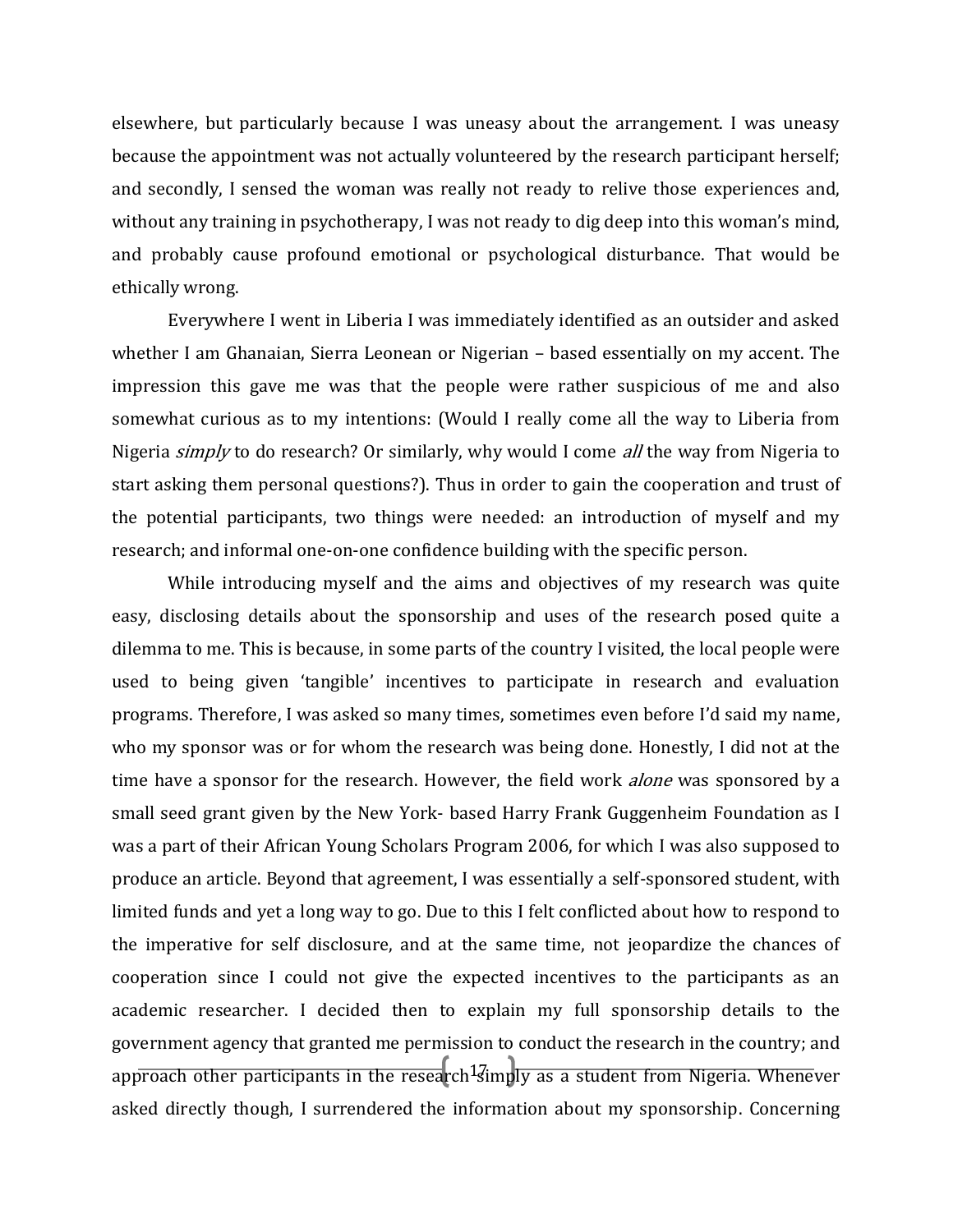the uses of the research, though, in all instances I made it clear that the results of the research would be published and distributed far and wide19.

Once I gained physical access to the participant, I still needed to somehow, subtly convince them of the need to give me their time. For some, the formal letter of introduction from my university was enough, for others, I needed to explain all about my country and my research and me before they felt relaxed enough to talk to me. With many of the returnees, I had to be introduced by someone they knew or by the Liberian assistant(s) with me, tried to find common ground with them, spent time with them, made them laugh or at least smile, ate with them, showed concern for their child(-ren), and so forth. I believe the interviews were all the better rewarding because of these efforts.

It was impossible to use my tape recorder and even camera in almost all interviews save a few. I was already suspect to most of the people I had just met and having worked hard enough to secure their willing and friendly cooperation it was entirely too obvious to me that I would risk the loss of that cooperation if I insisted on using the tape recorder. As it were, they were already unsure about the possible uses to which the information they gave me would be put in my far away country, much less if I recorded their very voices. Even one highly placed government official, one of my key informants, bluntly told me if I used the tape recorder he would edit his responses very carefully before voicing them. I had a choice to make between getting my verbatim copy, and losing the spontaneity and honesty I required for the study.

In every case where I was faced with this choice, I chose not to use the recorder, and for all interviews- even for those I was given permission to use the recorder, I recorded the sessions by hand in my unique shorthand for the best verbatim copy I could approximate. However, it was imperative to record the group discussions as there was no way the interaction could have been otherwise accurately captured. Interestingly though, all the participants still gave their permission for me to quote them in my study. As for the camera, which I always carried around in my bag, I could not summon up the courage to ask to take pictures with people whom I had just assured of anonymity and confidentiality.

<sup>18</sup> <sup>19</sup> Since then, various aspects of the research findings  $\hat{H}$ .  $\hat{H}$  been presented at various conferences and workshops as far and wide as Addis Ababa, Ethiopia; Kolkata, India; New York and California, USA; Geneva, Switzerland; Kampala, Uganda; Cairo, Egypt; Ibadan, Nigeria, and definitely in Monrovia itself.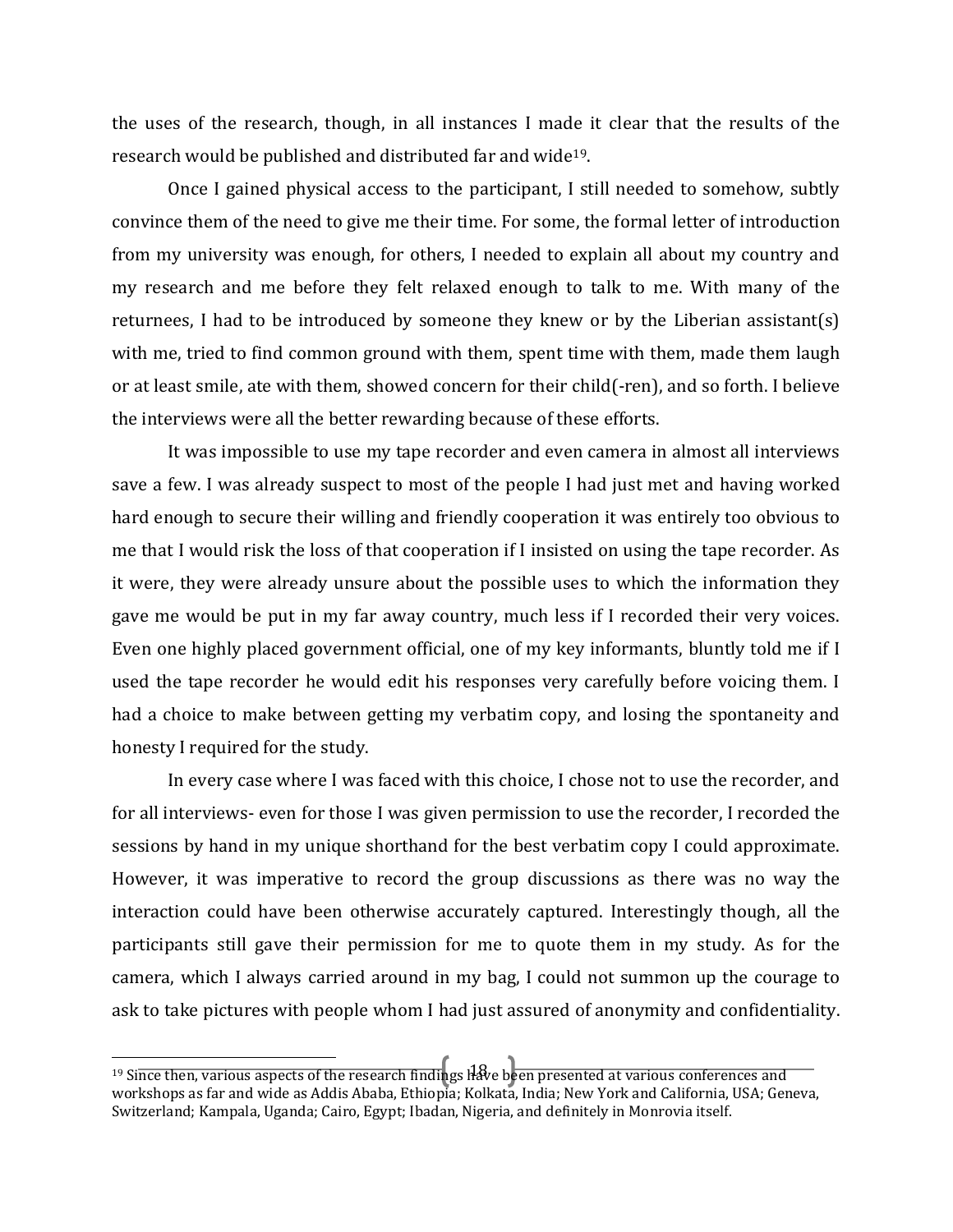So I used the camera basically as a tourist implement, taking pictures of interesting sights and places, never the people I interviewed.

Finally, I had to make an ethical decision about whether to offer incentives or payment to 'encourage' enthusiastic participation by the primary target population – the returnee women. This was an ethical problem based on the fact that in the academic tradition, paying the participants cash or kind in any direct way compromises the scientific uses of the research. However, many of the women I met were poor, unemployed, single mothers, or female heads of households – and just plain hungry. For many of these women, Liberia is far less developed and far much more difficult economically than the country of asylum where they had scraped a living and had refugee aid. Although I did apprise them of the possible longer term benefits of my research for their situation and for their country, and made no promises whatsoever to them, I felt utterly wretched leaving them hungry in the meantime. After all, they or their children might be dead from starvation, homelessness or disease by the time my research is analyzed, interpreted, converted to policy objectives for decision makers, disseminated to stakeholders and then policy options eventually adopted and implemented. That, I think is the real ethical wrong.

So, while I couldn't pay them, I decided after the interviews and group discussions in Monrovia and Saclepea, on the day I was to leave each area in which the women were clustered, I entertained the participants with food and drinks either prepared by them or bought in town. In spite of doing this, I still retain the feeling that I ought to have done more – but that can be debated.

#### GENDER CONSIDERATIONS

the focus group. When asked about the challenges of return and reintegration, the women These issues relate to matters arising on the one hand from the gender of the research participants, and on the other, the gender of the researcher. Although I was mentally and physically prepared for any challenge I might meet in the field, I was startled awake to the reality of the impact of underlying societal gender norms on my research while moderating one focus group discussion in Nimba County. I had decided for the first time, and for reasons of expediency to allow a mixed group of male and female returnees in responded first by speaking of their economic activities, various hardships such as the loss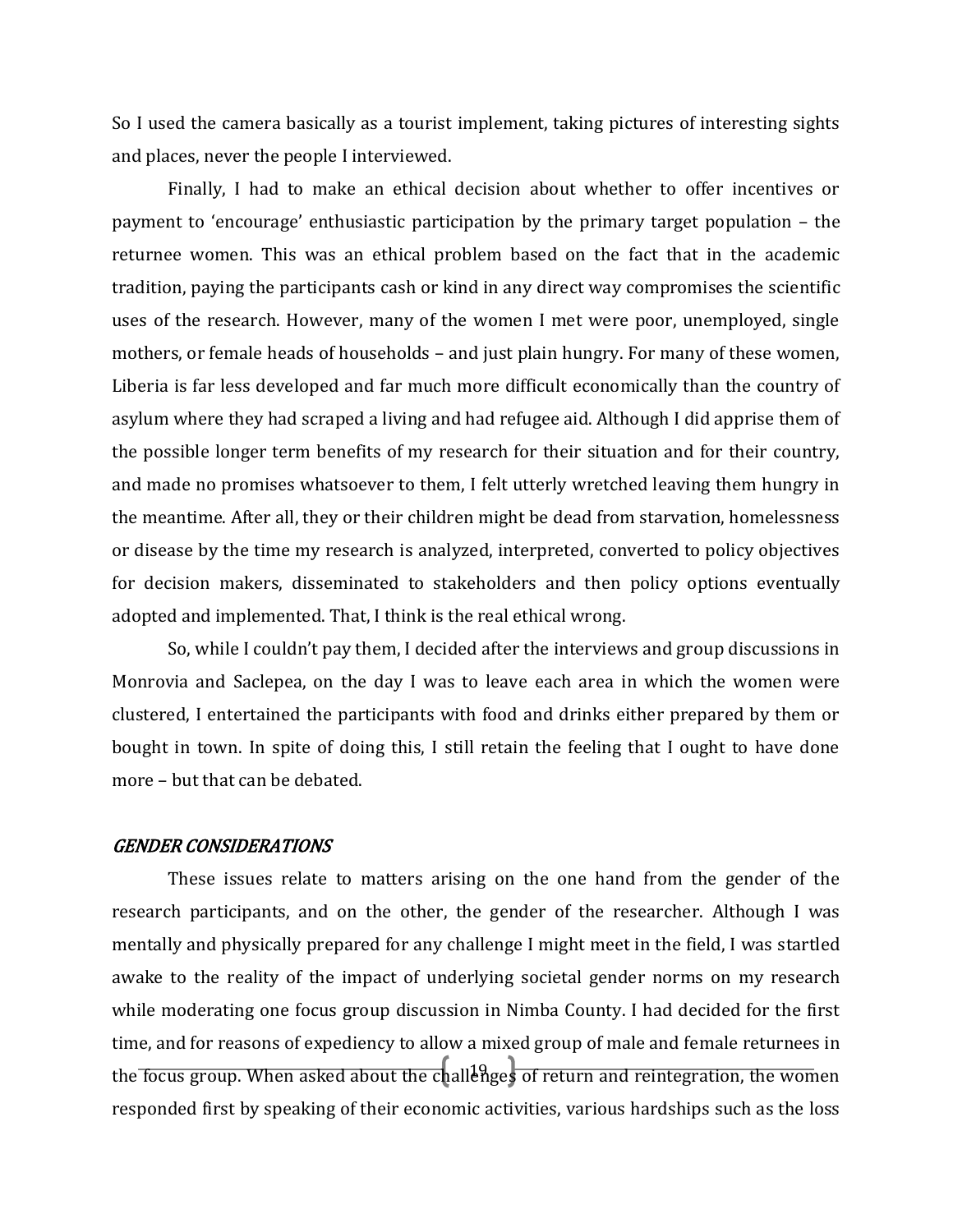of a child, and many other problems which they said were more than they ever had before. The women's narrative was interrupted by one of the men who said the only problem "all the Mandingo people" had was getting their houses and lands back. The two men in the group then took time to explain the issue as it affects them, and attempts by the moderator (myself) to move on to other issues basically failed as they simply defined everything else happening in terms of getting their property back. The women did get involved in the discussion, but they also concluded the session by stating that except for the land and property problem, "everything is okay." If I had not recorded the earlier part of the discussion, I would have concluded that I imagined it. That 'experiment' demonstrated to me how easily men's agenda become touted as 'everybody's problem,' ignoring the equally pertinent challenges of living for women.

I must admit that my own gender identity as the researcher did affect my access to the research field. I have already mentioned the fact that the returnee women felt comfortable talking to a fellow woman about sensitive issues such as abuse and abandonment. In gaining access to offices of key agencies and staff, I recall many instances in which I would enter an office, introduce myself and my purpose, and be met with a disbelieving exclamation that this "young girl" is conducting a PhD research; or instructions being given to someone to give every assistance to "this young lady." Although this indicated to me the low expectations that that society seems to have for young women and girls, it did open doors for me in almost every instance.

many other places), it is deemed inconsequential to occasionally share a lunch table with a However this amusing friendliness was going to backfire when an extra-friendly agency staff, who had been instrumental in helping me gain access to so many other offices and officials, asked me repeatedly to agree to a dinner date with him, while on the other hand delaying the process of helping me access another part of the country. I have since debated with myself what could have been the harm in having a meal with the man; after all I had shared lunch with him and some other friends at the organization's cafeteria on one occasion. I believe my adverse reaction to, and interpretation of the dinner invitation was based on my own understanding of appropriate male - female relationships based on my own society's dictates and based on my personal background. In my country (as in colleague of the opposite sex, but considered extremely significant to accept an invitation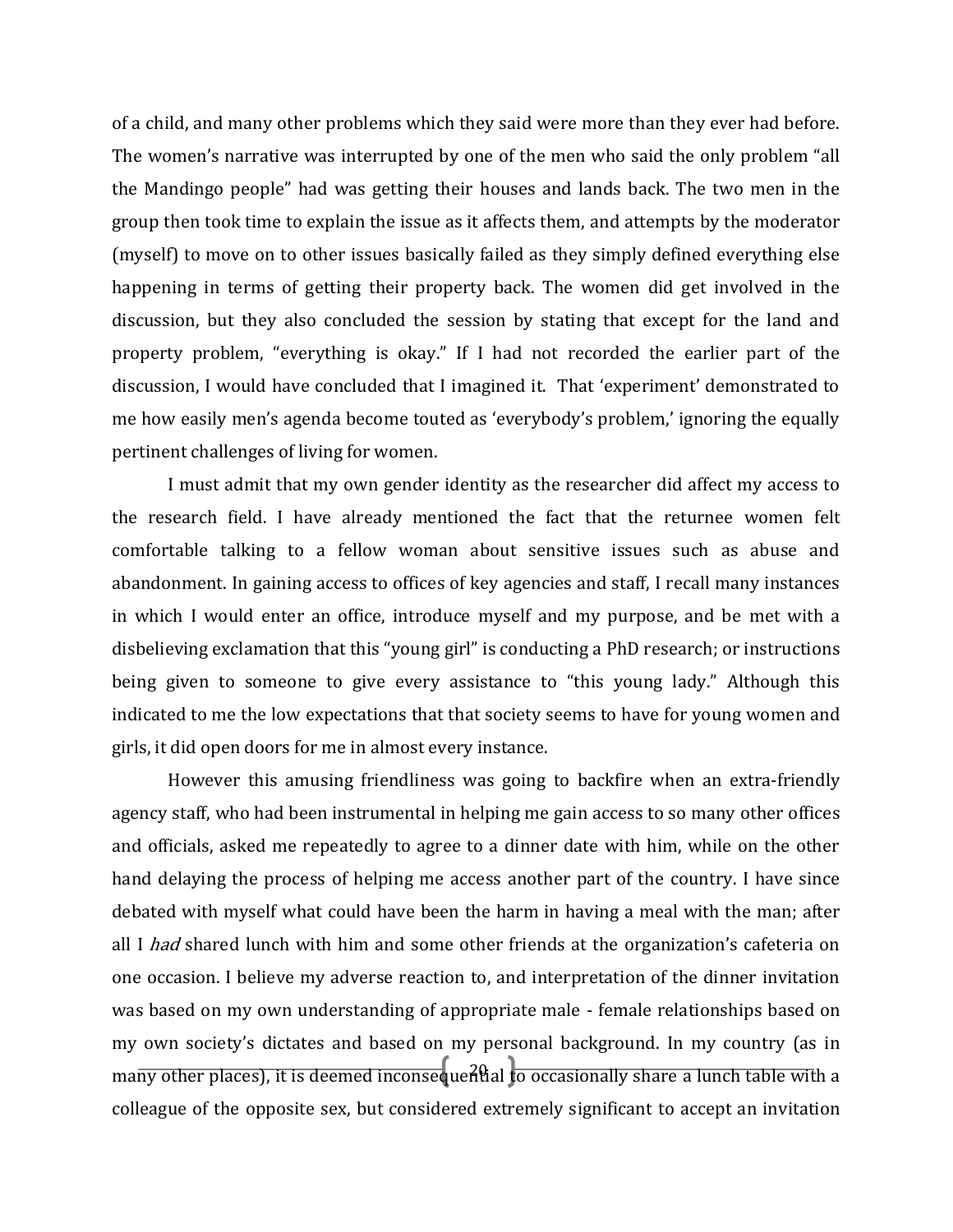to dinner to eat usually elsewhere, outside the 'restrictive' work environment. Such a rendezvous would be considered a 'date', and I had no intention of engaging in such a social engagement while on a 'business trip.' I would also be violating my personal code of ethics. In a sense then, while taking into consideration other limiting personal factors, I was as much an object of my society's gender dictates as the returnee women I mentioned earlier.

How I handled this challenge? I was too busy to even visit that particular office as I was visiting other locations meanwhile, so I could not take advantage of the open office I had been granted by going to someone else either to report or to get help in accessing this key research area. I had been corresponding with this individual by cell-phone, until I returned from my other trips out of town. I think Providence intervened, or mere coincidence if you please. Because, just as I had concluded work in all the other locations selected for this research, and just as I had exhausted all the excuses not to go on this ostentatious dinner, upon my return to that office, the man without further ado linked me up and even 'magnanimously' told me to forget the dinner. That stumped me effectively; I couldn't report, or legitimately go to someone else about the issue because he thereby made it essentially a non-issue.

This was an (ethical?) issue that I was never formally prepared for in all my academic and research training, and that I think is either cleverly or shamefully hidden, unrecognized, underreported or simply dismissed and probably scorned by the maledominated research community.

#### **CONCLUSIONS**

psychological safety of the research participants and myself; insider-outsider issues related This paper has attempted to *summarize* the major issues related to accessing the research field and research participants in my study of the reintegration of returnee refugee women in post war Liberia. Post conflict research is particularly fraught with ethical and practical challenges for the researcher who dares to take on, and experience the conflict between practical needs and academic rigor and tradition. In this study, I had to make decisions related to overcoming logistic challenges to accessing the field; ethical challenges about disclosing information about myself, and ensuring the physical and to gaining the willing participation of my participants and accessing useful information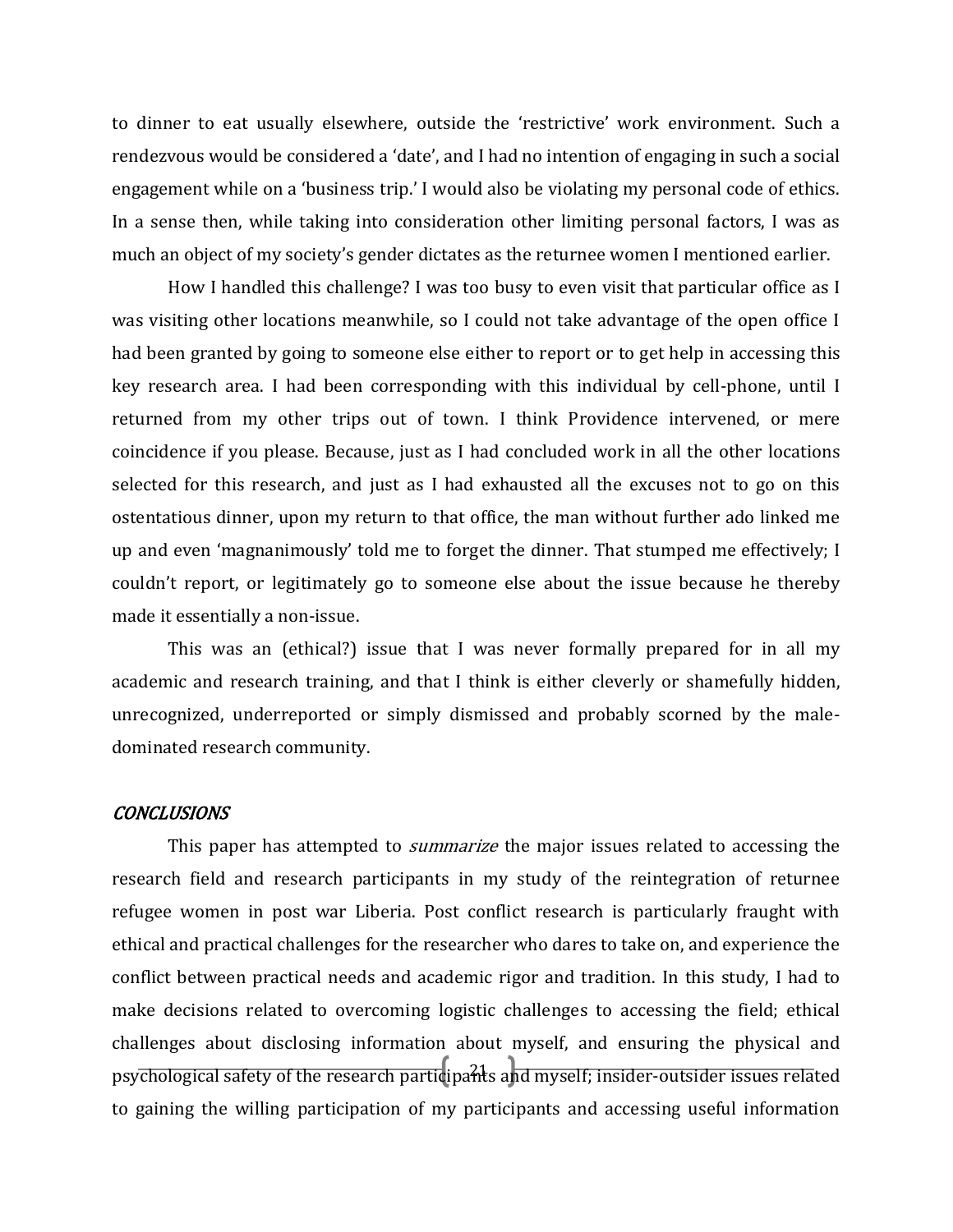from them; and issues arising from the gender of the research participants and of myself as the researcher.

Reflexivity at every stage of the field research made it possible to maintain the delicate balance of being an academic researcher and being a human being, as the two identities can sometimes conflict in the context of doing fieldwork in a conflict affected area like Liberia. Overriding all the concerns discussed in this paper was my desire to ensure as high as possible a level of validity and reliability of the data collected, while at the same time privileging the participation of the researched, and thereby affirming their authority as the repositories of the knowledge I craved enough to travel thousands of kilometers to acquire.

Lessons for other researchers in similar contexts. It is undeniable that similar research fields as I encountered in Liberia can be found in every part of the world, and even more especially on the African continent. Specifically, graduate students are to be found combing the various post-/ conflict regions of the world for data with which to acquire higher degrees. To them I would advise that it is crucial to obtain every possible information about the research field before getting there, and to consult other experienced researchers, if possible someone who has done work in the same setting, before the field work. Once in the field, the role of reflexivity cannot be overemphasized and the researcher must maintain a sensitivity to the context, remain continuously aware of the role of the self in the research process, as well as the possible roles of various 'gatekeepers' in determining access to the field. Above all, it is most essential to build flexibility into the research design, in spite of which one must still prepare for the unexpected!

car<del>eers? To what extent can academic research retrieved in an ethical manner be later used</del> Areas for further research and reflection. Certain dilemmas remain from this study that would benefit from further academic engagement and writing. For example, how does the researcher find a balance between local politics and the safety of the research participants? What does the researcher do when confronted by gender in the field? Even after accessing the needed information from the research field, to what extent should such information be disclosed? How can the academic profession be more insistent about researchers' responsibility to 'give back' to the community upon which they build their